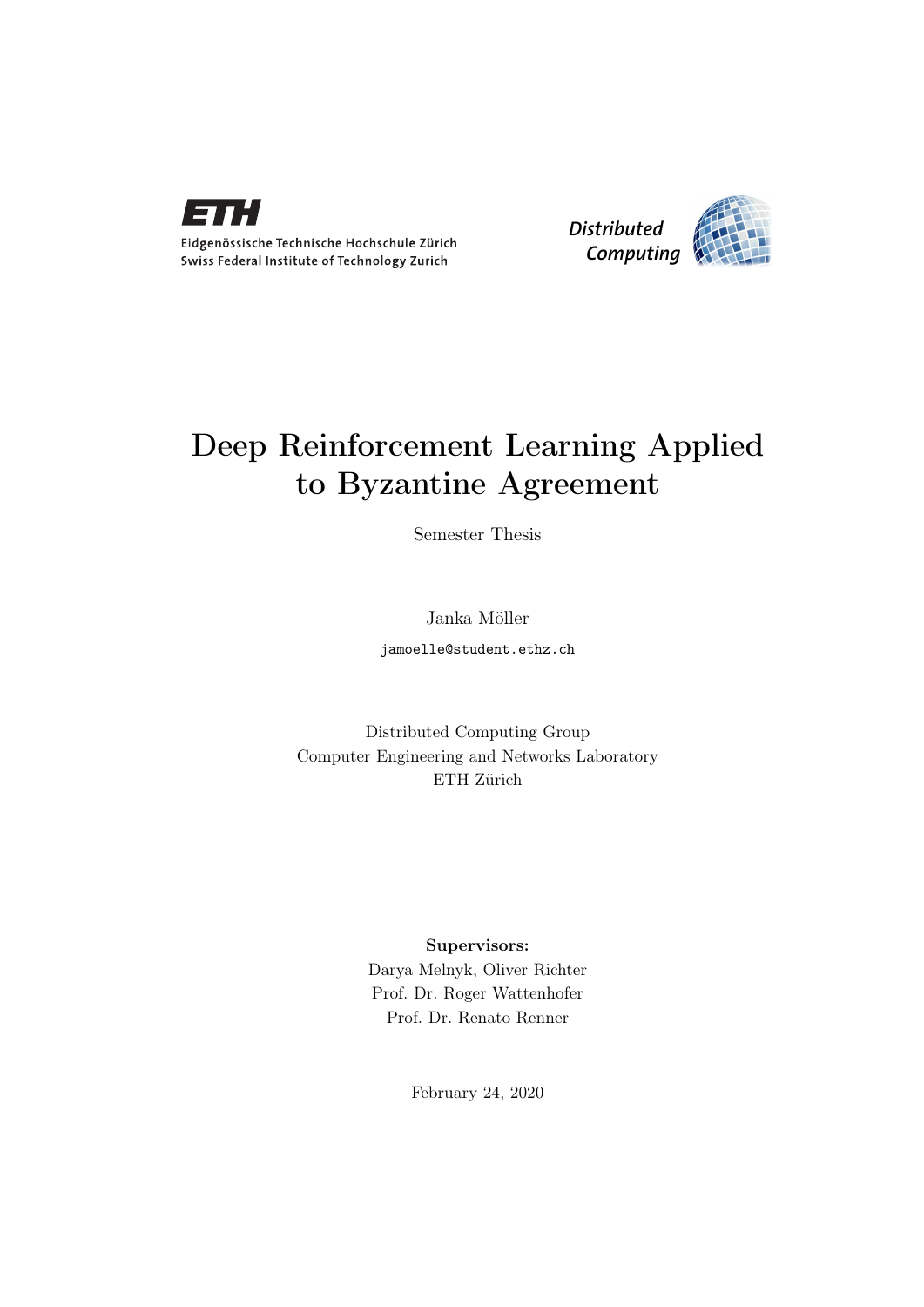# Acknowledgements

<span id="page-1-0"></span>I thank Darya Melnyk and Oliver Richter for the fruitful discussions and food for thought in the weekly meetings, as well as their support throughout the project. I thank Prof. Dr. Roger Wattenhofer and Prof. Dr. Renato Renner for their supervision and support.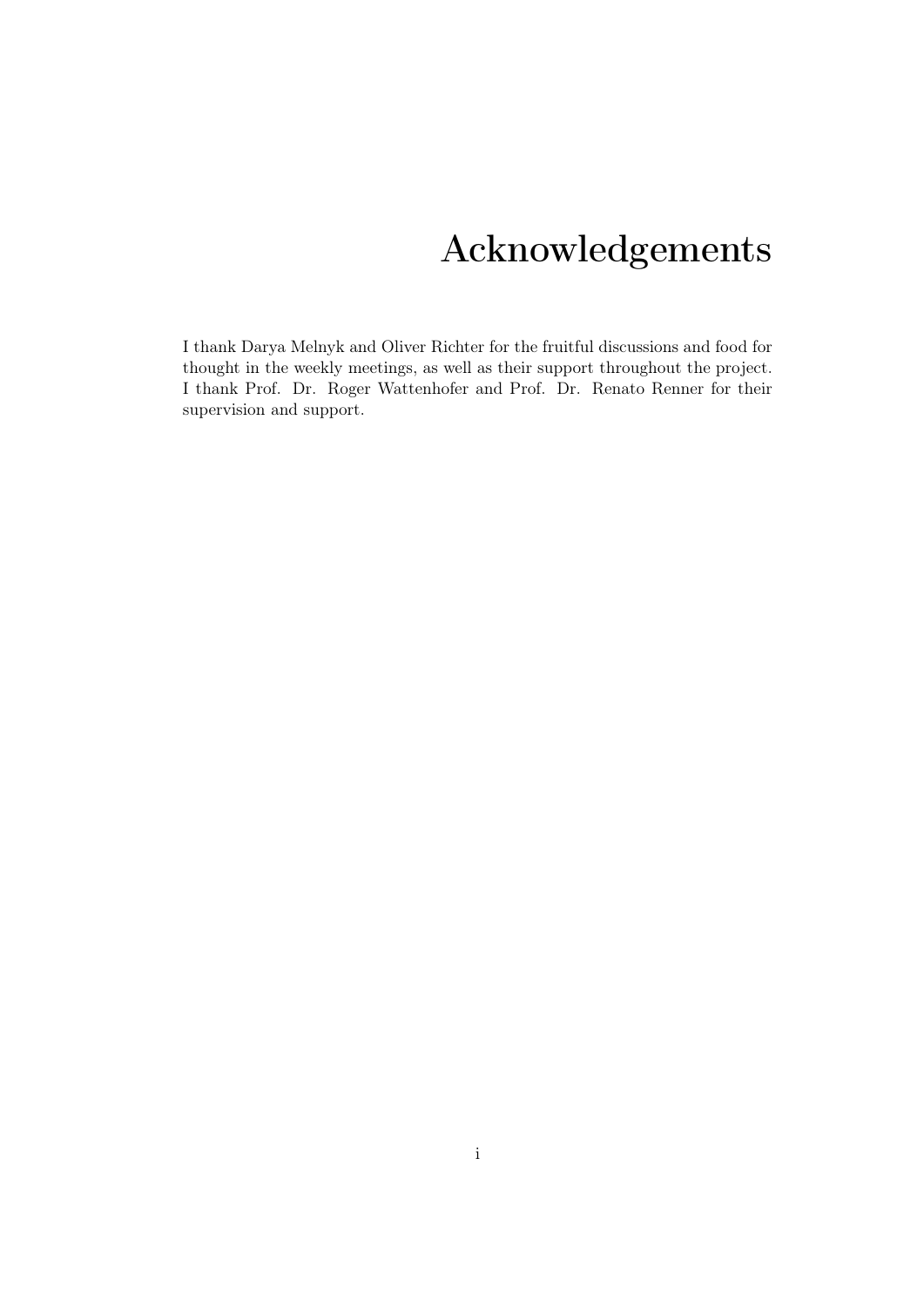# Abstract

<span id="page-2-0"></span>We use Deep Reinforcement Learning to simulate worst-case behaviour of failing nodes for reaching Byzantine Agreement. In particular we study the King algorithm for the synchronous communication model and the Ben-Or algorithm for the asynchronous communication model. We find that the byzantine agent successfully learns strategies leading to maximal run time in various settings of both algorithms and we study the resulting actions in detail. We conclude that Deep Reinforcement Learning is a useful tool to simulate worst-case behaviour in the Byzantine Agreement Problem.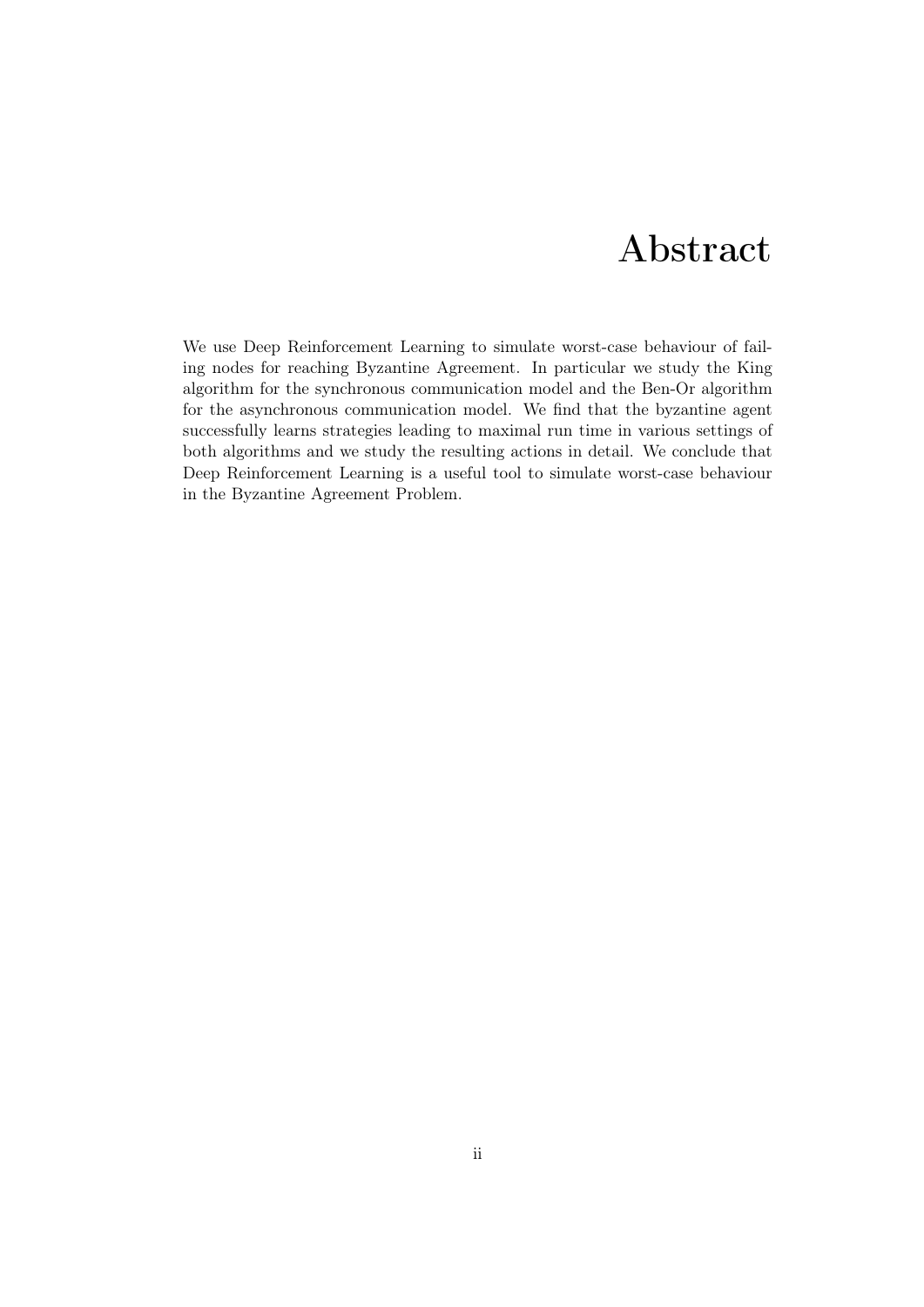# **Contents**

| <b>Acknowledgements</b> |                                   |                                                                          |                |  |  |
|-------------------------|-----------------------------------|--------------------------------------------------------------------------|----------------|--|--|
| <b>Abstract</b>         |                                   |                                                                          |                |  |  |
| 1                       | Introduction                      |                                                                          |                |  |  |
| $\bf{2}$                | <b>Related Work</b>               |                                                                          |                |  |  |
| 3                       | <b>Byzantine Agreement</b>        |                                                                          |                |  |  |
|                         | 3.1                               |                                                                          | 3              |  |  |
|                         | 3.2                               |                                                                          | 4              |  |  |
|                         | 3.3                               |                                                                          | $5\,$          |  |  |
| 4                       | (Deep) Reinforcement Learning     | $\overline{7}$                                                           |                |  |  |
|                         | 4.1                               |                                                                          | $\overline{7}$ |  |  |
|                         |                                   | 4.1.1                                                                    | $8\,$          |  |  |
|                         | 4.2                               | Deep Reinforcement Learning                                              | $8\,$          |  |  |
| $\bf{5}$                | Implementation                    |                                                                          |                |  |  |
|                         | 5.1                               |                                                                          | 10             |  |  |
|                         |                                   | 5.1.1                                                                    | 10             |  |  |
|                         |                                   | 5.1.2                                                                    | 11             |  |  |
|                         | 5.2                               |                                                                          | 11             |  |  |
|                         |                                   | 5.2.1                                                                    | 11             |  |  |
|                         |                                   | 5.2.2                                                                    | 11             |  |  |
|                         |                                   | 5.2.3<br>Predefined Coin and Agent Selects Initial Values                | 12             |  |  |
| 6                       | 13<br><b>Training and Results</b> |                                                                          |                |  |  |
|                         | 6.1                               | King Algorithm $\ldots \ldots \ldots \ldots \ldots \ldots \ldots \ldots$ | 13             |  |  |
|                         |                                   | 6.1.1                                                                    | 13             |  |  |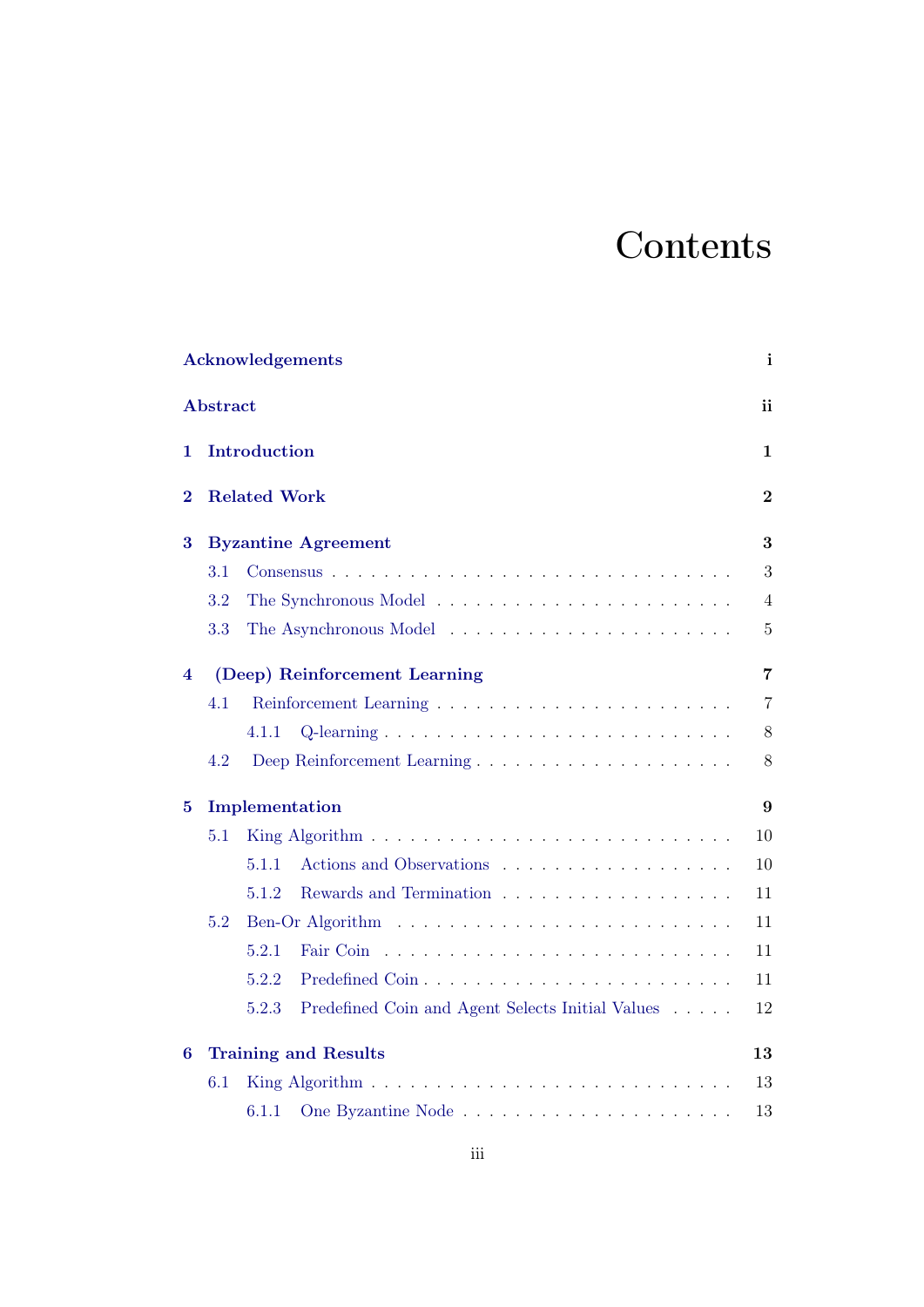### Contents iv

|                     | 6.2      | Ben-Or Algorithm $\ldots \ldots \ldots \ldots \ldots \ldots \ldots \ldots \ldots \ldots 15$ |                                                  |       |  |  |
|---------------------|----------|---------------------------------------------------------------------------------------------|--------------------------------------------------|-------|--|--|
|                     |          | 6.2.1                                                                                       |                                                  | 15    |  |  |
|                     |          | 6.2.2                                                                                       |                                                  | 15    |  |  |
|                     |          | 6.2.3                                                                                       | Predefined Coin and Agent Selects Initial Values | 16    |  |  |
| <b>7</b> Discussion |          |                                                                                             |                                                  |       |  |  |
| <b>Bibliography</b> |          |                                                                                             |                                                  |       |  |  |
|                     | A Proofs |                                                                                             |                                                  | $A-1$ |  |  |
|                     |          |                                                                                             |                                                  |       |  |  |
|                     |          |                                                                                             |                                                  |       |  |  |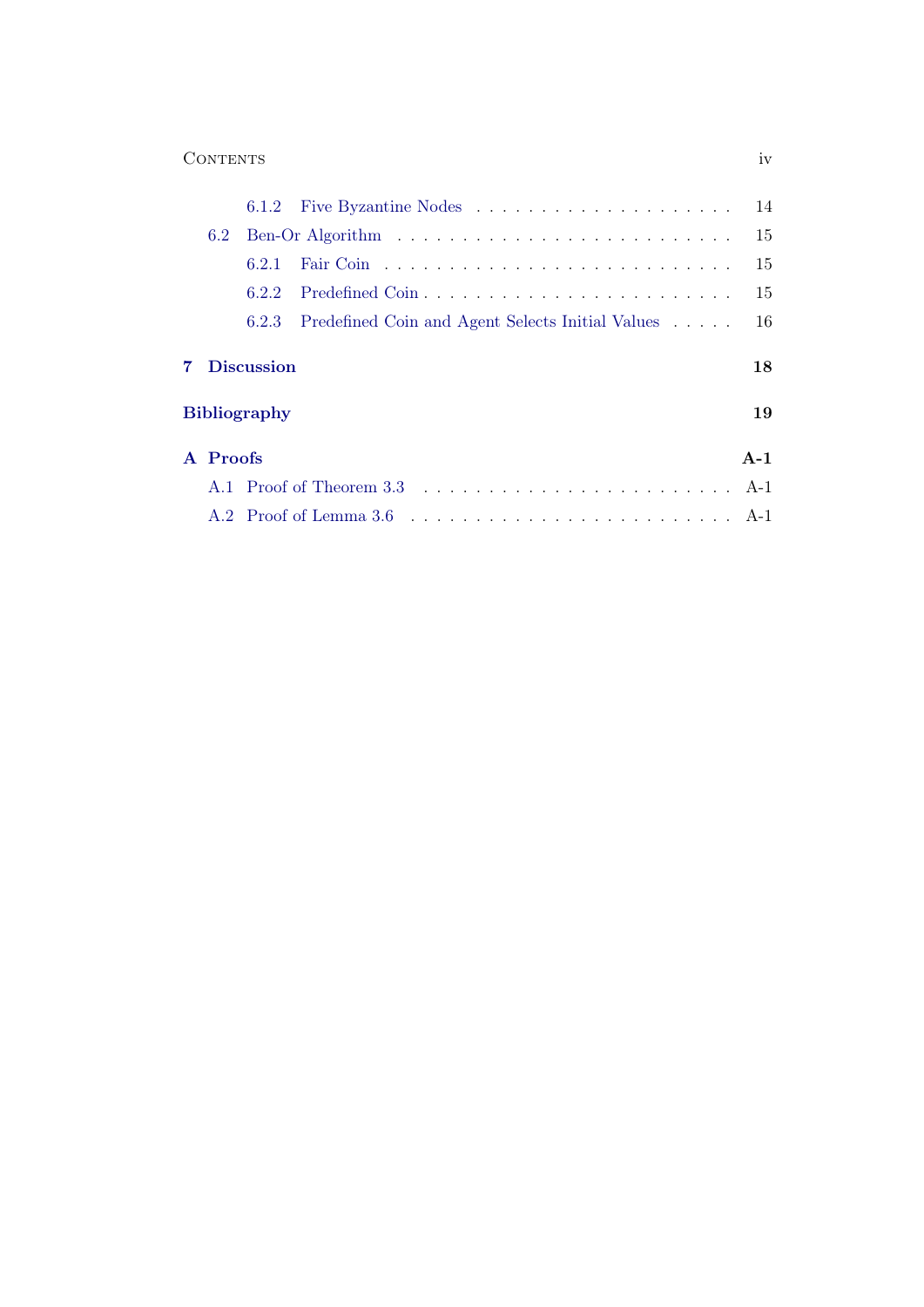# CHAPTER<sub>1</sub> Introduction

<span id="page-5-0"></span>In distributed computing systems, the most dangerous event is not when a node fails and sends no signal, but when a failing node exhibits arbitrary behaviour. The approach for solving byzantine agreement is to develop algorithms to ensure that the non-failing nodes reach consensus, despite a certain maximal number of failing nodes. In the case of an asynchronous non-cryptographic model, there are currently only few algorithms that reach byzantine agreement, they either have a long runtime or tolerate only few failing nodes. [\[1\]](#page-23-1)

The simulation of the behaviour of the failing nodes can be insightful to study byzantine agreement further and develop efficient algorithms.

Our aim is to model worst-case behaviour of the failing nodes, in terms of achieving maximal run time of a given byzantine agreement algorithm, using Deep Reinforcement Learning. In particular, we consider the King algorithm [\[2\]](#page-23-2) for the synchronous model and the Ben-Or algorithm [\[3\]](#page-23-3) in the asynchronous setting. To incentivise the failing nodes to exhibit worst-case behaviour, we formulate the byzantine agreement algorithms as a reinforcement learning environment (see Chapter [4\)](#page-11-0) and reward the failing nodes for every round in which the correct nodes have not reached consensus. We show that the trained byzantine agents (i.e. the failing nodes) achieve maximal run time of both the King and the Ben-Or algorithm respectively. We study various modifications of the algorithms, including one where the agent has to determine the initial values, which she successfully learns.

Our experiments show that Deep Reinforcement Learning can be used as a tool for simulating worst-case byzantine behaviour. Deep Reinforcement Learning (DRL) is a model-free machine learning technique combining classical reinforcement learning with neural networks [\[4\]](#page-23-4). DRL has gathered attention when the learners achieved super-human performance levels in some Atari 2600 games [\[4\]](#page-23-4).

First, we give an overview of related work in Chapter [2.](#page-6-0) We introduce the theoretical framework of byzantine agreement and the algorithms we study in Chapter [3.](#page-7-0) Chapter [4](#page-11-0) introduces classical and deep reinforcement learning with a focus on Q-learning. We describe the experimental setup and our implementation in Chapter [5,](#page-13-0) present our results in Chapter [6](#page-17-0) and discuss them in Chapter [7.](#page-22-0)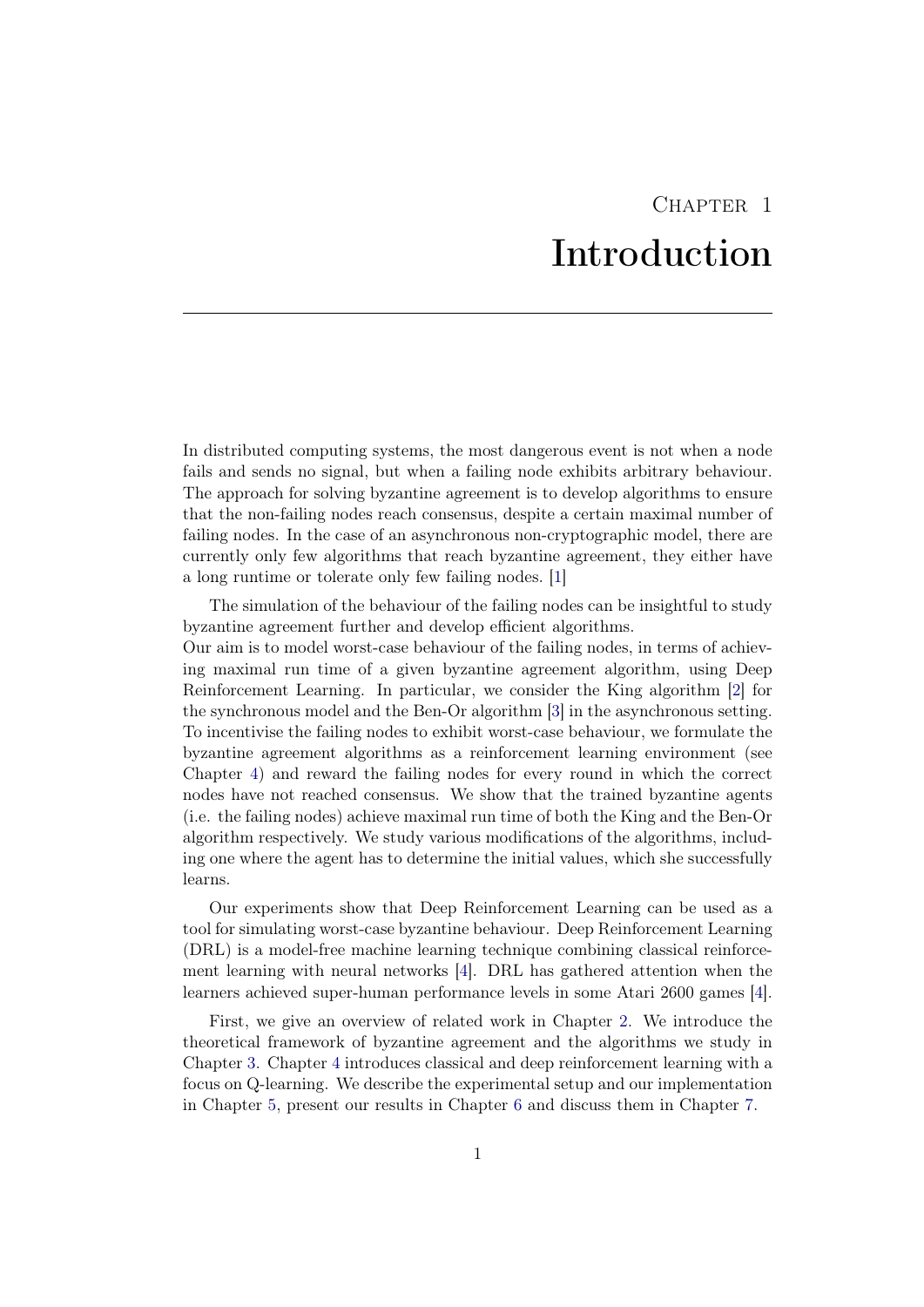# CHAPTER<sub>2</sub> Related Work

<span id="page-6-0"></span>Researchers have recently applied Deep Reinforcement Learning to graph problems in [\[5\]](#page-23-5) and [\[6\]](#page-23-6). In [\[5\]](#page-23-5), the authors used DRL with Graph Convolutioal Networks for channel allocation in WLANs. [\[6\]](#page-23-6) apply Graph Neural Networks in combination with DRL to a routing optimization problem. In contrast, our work focuses more specifically on faults of nodes. Q-learning was applied to fault tolerant control in [\[7\]](#page-23-7) and to fault handling in self-organizing system by [\[8\]](#page-23-8). We are not directly interested in fault handling in this work, but in the simulation of byzantine nodes through DRL. An example for the use of DRL for simulations is [\[9\]](#page-23-9) where the authors simulate crowd navigation. More closely related to our work is the simulation of worst-case adversarial behaviour on blockchain by [\[10\]](#page-24-0), where the researchers use DRL to identify attack strategies on incentive protocols such as selfish-mining.

Byzantine faults in relation to machine learning has been focused on studying distributed machine learning computations and their robustness against byzantine attacks [\[11,](#page-24-1) [12,](#page-24-2) [13,](#page-24-3) [14\]](#page-24-4).

To the best of our knowledge, we are the first to use DRL to simulate worst-case byzantine behaviour with respect to the King and the Ben-Or algorithm.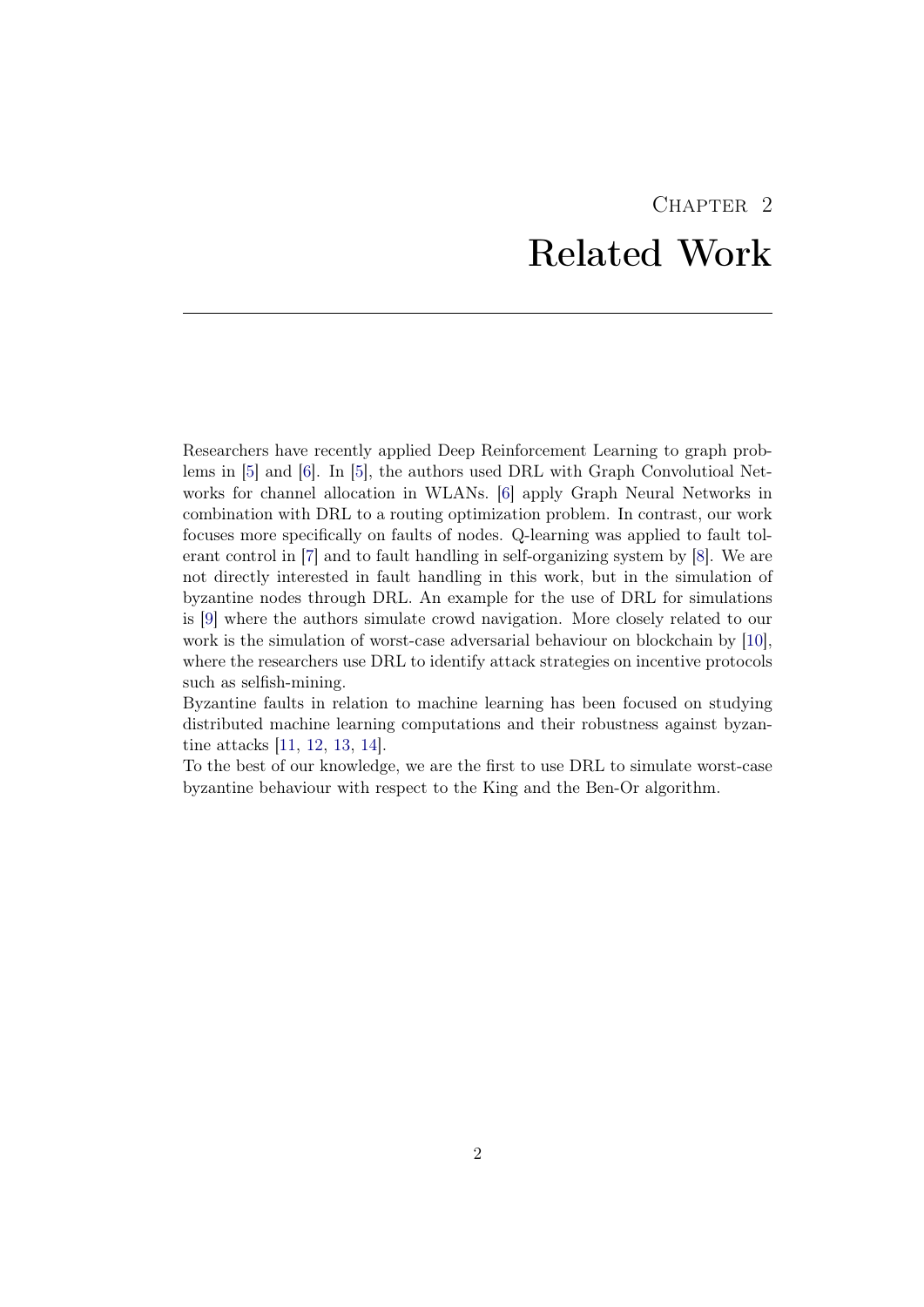# CHAPTER 3

# <span id="page-7-0"></span>Byzantine Agreement

We consider a system of nodes, where any two nodes can communicate directly. In the context of byzantine agreement we are interested in the case where some nodes in the system are failing, i.e. they exhibit arbitrary behaviour including sending different signals to different nodes. In the following, we will refer to the failing nodes as byzantine nodes and to the non-failing nodes as correct nodes. Furthermore, we use  $n$  to denote the total number of nodes in the system,  $f$  for the number of byzantine nodes, which leaves us with  $n - f$  correct nodes. We assume that byzantine nodes can not forge their sender address and therefore can not impersonate other nodes. However, the byzantine nodes can be controlled by a single agent - which will be crucial in Chapter [5.](#page-13-0) We say byzantine agreement is reach, if we have consensus in the described system. [\[1\]](#page-23-1)

### <span id="page-7-1"></span>3.1 Consensus

**Definition 3.1** (Byzantine Agreement). There are n nodes, of which at most f might be byzantine, i.e. at least  $n-f$  nodes are correct. Every node i starts with input value  $v_i$ . The correct nodes must decide for one of those values, satisfying the following properties: [\[15\]](#page-24-5)

- Agreement All correct nodes decide for the same value.
- Termination All correct nodes terminate in a finite number of steps.
- **Validity** The decision value must be the input value of a node.

There are various forms of validity. For our algorithms we will focus on the weakest definition of validity, called all-same validity.

Definition 3.2 (All-Same Validity). If all correct nodes start with the input value  $v$ , the decision value must be  $v$ . [\[1\]](#page-23-1)

To study byzantine agreement, we need to keep in mind the following theorem: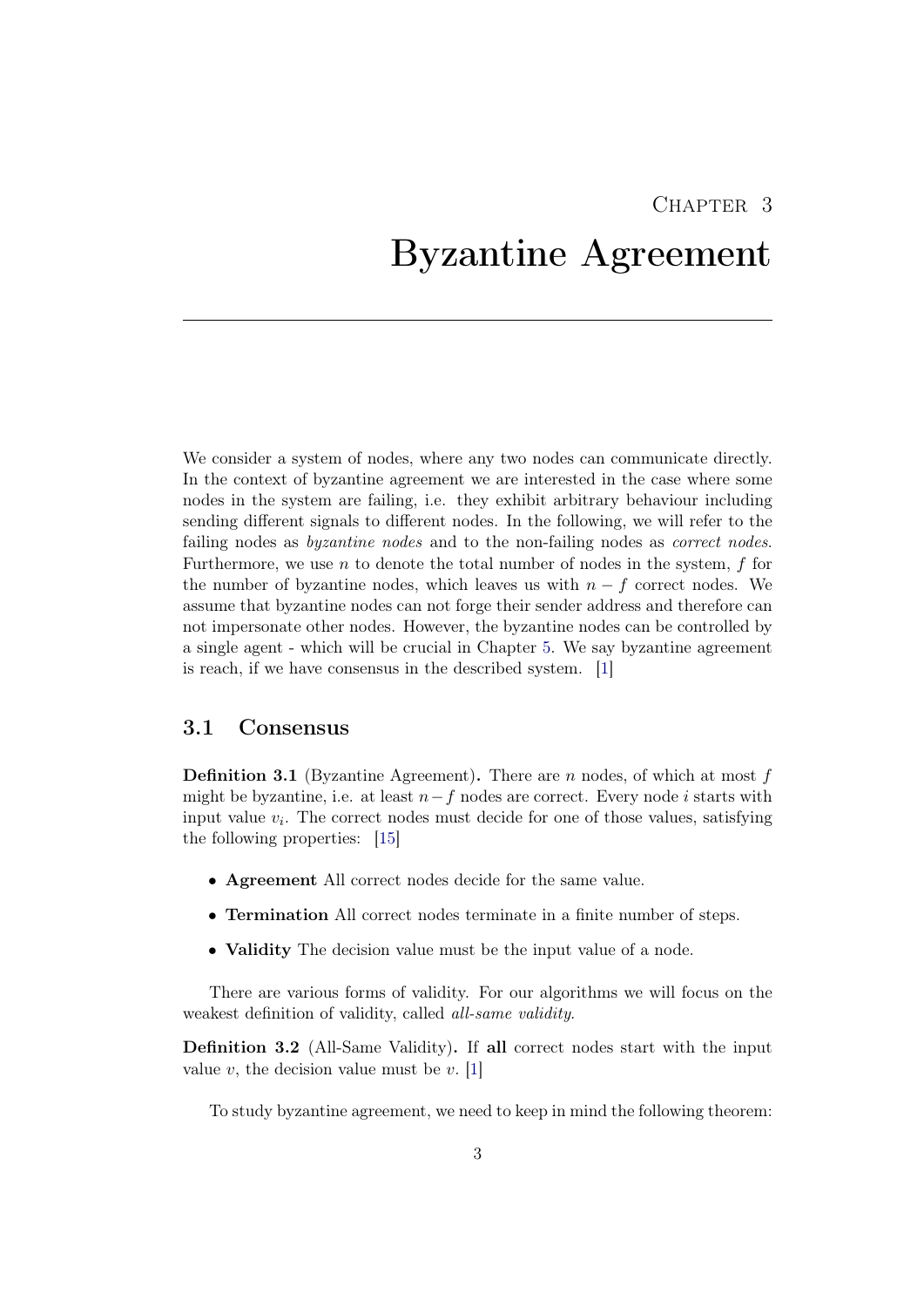#### 3. BYZANTINE AGREEMENT 4

<span id="page-8-1"></span>Theorem 3.3. A network with n nodes cannot reach byzantine agreement with  $f > n/3$  byzantine nodes. [\[16\]](#page-24-6)

*Proof.* Essentially one can show that a system with  $f \geq n/3$  byzantine nodes can not satisfy both all-same validity and agreement by a proof of contradiction. We give a more detailed proof in the appendix.  $\Box$ 

Definition 3.4 (Synchronous and Asynchronous Model). In the synchronous model all nodes operate in synchronous rounds. Where one round consists of sending and receiving messages and doing some local computation. In the asynchronous model each node only awaits a certain number of messages of the current round. [\[1\]](#page-23-1)

### <span id="page-8-0"></span>3.2 The Synchronous Model

```
Algorithm 1 King Algorithm for f < n/3[1])
1: x= my input value
2: for phase =1 to f+1 do
   Round 1
3: Broadcast value(x)Round 2
4: if some value(y) received at least n - f times then
5: Broadcast propose(y)6: end if
7: if some propose(z) received more than f times then
8: x = z9: end if
   Round 3
10: Let node v_i be the predefined king of this phase i
11: The king v_i broadcasts its current value w
12: if received strictly less than n - f propose(y) then
13: x = w14: end if
15: end for
```
We give the pseudo-code for the King algorithm in Algorithm [1.](#page-8-2)

There are a few important statements to be made about the King algorithm.

Lemma 3.5. The King algorithm satisfies all-same validity. [\[1\]](#page-23-1)

*Proof.* If all correct nodes start with value  $v$ , every correct node will fulfil Line  $4$ and propose v. Then no correct node fulfils Line 7 and will therefore not change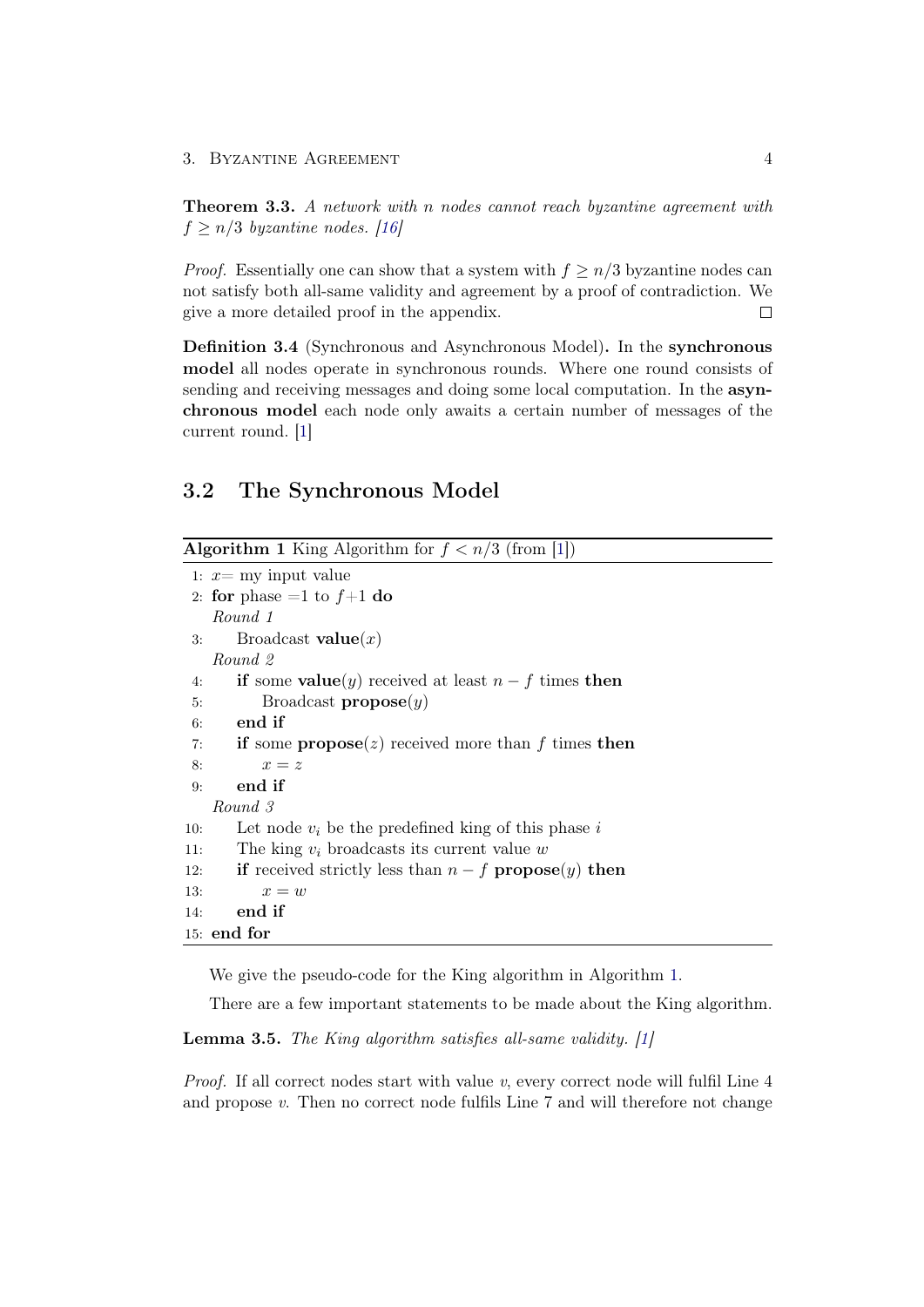its value in Line 8. Neither will any correct node change to the kings value in Line 13, as no correct node fulfils Line 12. This holds for all following phases. [\[1\]](#page-23-1)  $\Box$ 

<span id="page-9-1"></span>Lemma 3.6. There is always at least one phase with a correct king. And after a phase with a correct king, the correct nodes will not change their values v anymore. [\[1\]](#page-23-1)

*Proof.* The first part is trivial, since we have  $f + 1$  phases, f byzantine nodes and a different (predefined) king in each phase, one of the kings must be a correct node. The proof of the second part is given in the appendix. [\[1\]](#page-23-1)  $\Box$ 

### <span id="page-9-0"></span>3.3 The Asynchronous Model

<span id="page-9-2"></span>Algorithm 2 Ben-Or for  $f < n/10$  (from [\[1\]](#page-23-1))

1:  $x_u \in \{0, 1\}$  .  $\triangleright$  input bit 2:  $r=1$   $\triangleright$  round 3: Broadcast **propose** $(x_u, r)$ 4: repeat 5: Wait until  $n - f$  propose messages of current round r arrived 6: if at least  $\lfloor n/2 \rfloor + 3f + 1$  propose messages contain same value x then 7:  $x_u = x$ , decided = true 8: else if at least  $\lfloor n/2 \rfloor + f + 1$  propose messages contain same value x then 9:  $x_u = x$ 10: else 11: choose  $x_u$  randomly, with  $Pr[x_u = 0] = Pr[x_u = 1] = 1/2$ 12: end if 13:  $r = r + 1$ 14: Broadcast **propose** $(x_u, r)$ 15: until decided (see Line 7) 16: decision  $=x_u$ 

The Ben-Or algorithm is given in Algorithm [2.](#page-9-2) Note, that not both x and y where  $x \neq y$  can be chosen in Line 9. For the sake of contradiction assume both x and y with  $x \neq y$  implying both were proposed by at least  $\lfloor n/2 \rfloor + 1$  correct nodes, which is impossible since  $2 \cdot (n/2 + 1) = n + 2 > n - f$ . [\[1\]](#page-23-1)

One can show that it solves byzantine agreement: [\[1\]](#page-23-1)

• All-Same Validity If every correct node has the same initial value  $v$ , every node will terminate in the first phase since  $n - 2f \ge |n/2| + 3f + 1$  for  $f < n/10$ .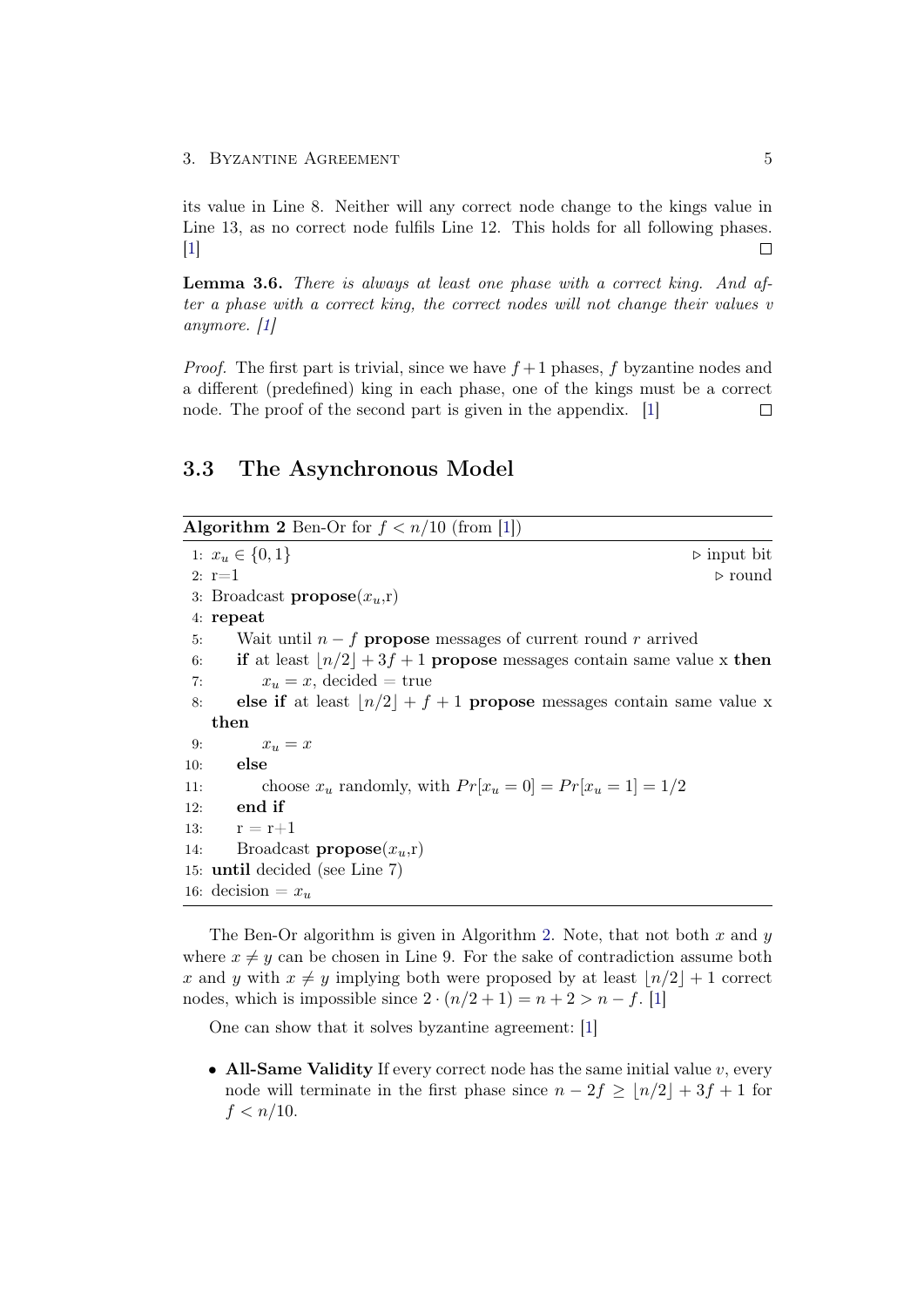#### 3. BYZANTINE AGREEMENT 6

- Agreement For two nodes at most  $2f$  messages can be different. If a node terminates to value  $v_{final}$  (Line 7) it has received  $v_{final}$  at least  $\lfloor n/2 \rfloor +$  $3f+1$  times, then all other nodes must have received  $v_{final}$  at least  $\lfloor n/2 \rfloor +$  $3f + 1 - 2f = |n/2| + f + 1$  times and fulfil (at least) Line 8.
- Termination For termination we essentially need to wait until all correct nodes randomly choose the same value which happens with a probability  $2^{-(n-f)+1}$ , leading to exponential runtime. Of course, if all correct nodes start with the same initial value the algorithm terminates immediately by all-same validity.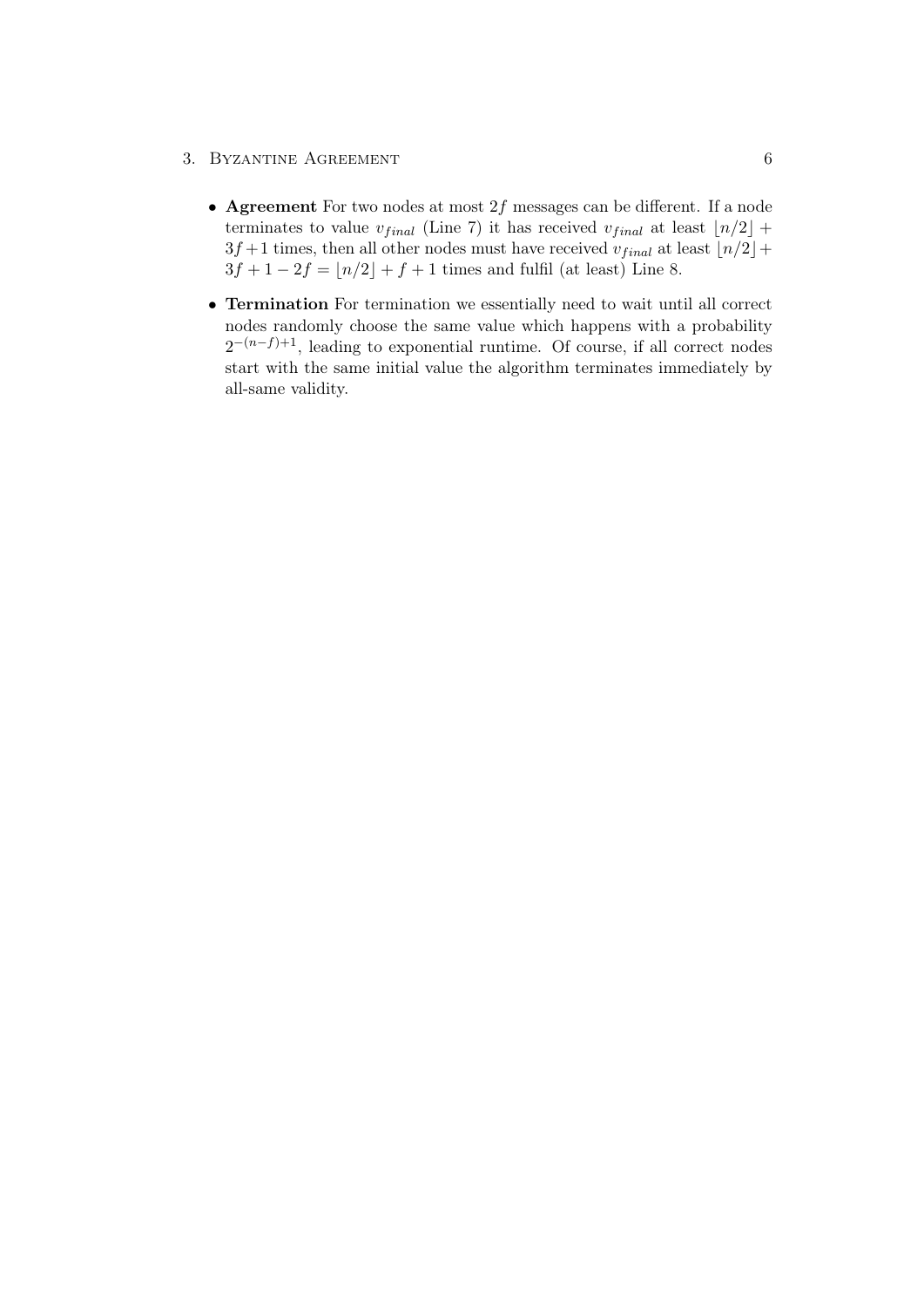### CHAPTER<sub>4</sub>

# <span id="page-11-0"></span>(Deep) Reinforcement Learning

### <span id="page-11-1"></span>4.1 Reinforcement Learning

In this section we follow [\[17\]](#page-24-7) in describing the reinforcement learning problem.

Consider an agent interacting with an environment. Assume that, the agent observes states  $s_t \in \mathcal{S}$  then takes an action  $a_t \in \mathcal{A}$  and receives a reward  $r_t \in \mathbb{R}$ . For our purposes we consider discrete time steps  $t = 0,1,2,3,...$  The agent acts according to her policy  $\pi(a|s_t)$  which is a conditional probability distribution over the actions given the current state  $s_t$ . Her goal is to maximise the *expected* (discounted) reward given by  $R_t = \sum_{k=t}^{\infty} \gamma^{k-t} r_{k+1}$ , with  $0 \le \gamma \le 1$ , where  $\gamma$  is the discount factor. We assume the states to fulfil the *Markov Property* meaning the response at  $t + 1$  only depends on the action and state at time t and the reinforcement learning task is a (finite) Markov Decision Process (MPD). This means the process is fully described by the one-step dynamics, i.e. the transition probabilities

$$
\mathcal{P}_{ss'}^a = \mathbb{P}(s_{t+1} = s'|s_t = s, a_t = a)
$$

and the expected next reward

$$
\mathcal{R}_{ss'}^a=\mathbb{E}(r_{t+1}|s_t=s,a_t=a,s_{t+1}=s')
$$

We can now define the *action-value function for policy*  $\pi$  as

$$
Q^{\pi}(s, a) = \mathbb{E}_{\pi}(R_t|s_t = s, a_t = a)
$$

We are interested in the optimal action-value function  $Q^*(s, a) = \max_{\pi} Q^{\pi}(s, a)$ which satisfies the Bellman Equation:

$$
Q^*(a, s) = \mathbb{E}(r_{t+1} + \gamma \max_{a'} Q^*(s, a') | s_t = s, a_t = a)
$$

There are several methods to solve the reinforcement learning task, such as state-value or policy iteration. In this work we will focus on Q-learning.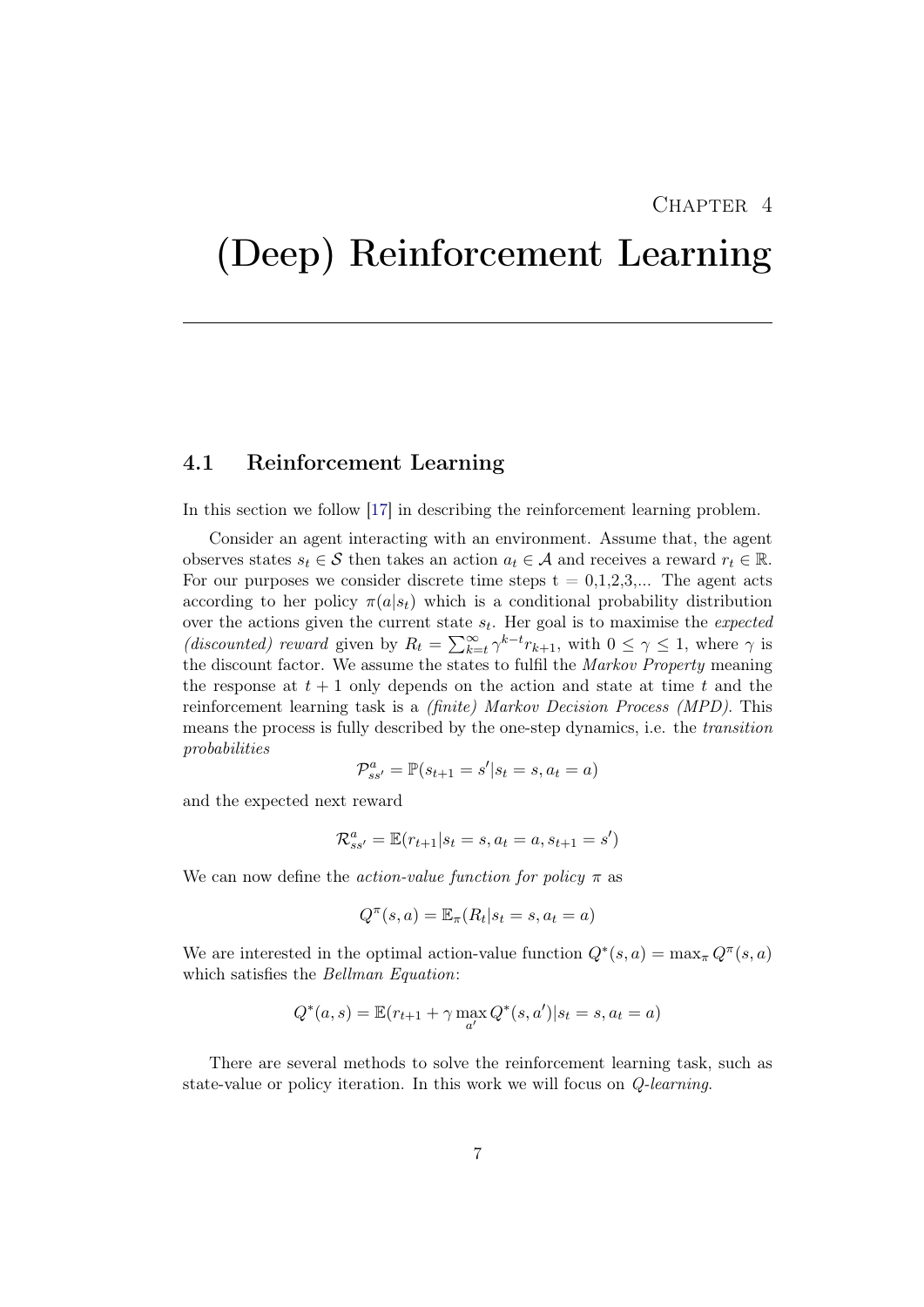### <span id="page-12-0"></span>4.1.1 Q-learning

The above Bellman Equation for the Q-function can be solved using an iterative process, which is shown to converge to the optimal value in [\[18\]](#page-24-8). We consider an agent in stage k observing  $s_k$ , taking action  $a_k$ , receiving reward  $r_k$  and observing next state  $s_{k+1}$ . Then it should update its action-value function according to:

$$
Q_k(s, a) = \begin{cases} (1 - \alpha_k)Q_{k-1}(s, a) + \alpha_k[r_k + \gamma \max_{a'} Q_{k-1}(s_{k+1}, a')] & \text{if } a = a_k, s = s_k\\ Q_{k-1}(s, a) & \text{otherwise} \end{cases}
$$

where  $\alpha_k$  is a predefined learning rate. [\[18\]](#page-24-8)

# <span id="page-12-1"></span>4.2 Deep Reinforcement Learning

In Deep Reinforcement Learning a neural network is used to approximate the Q-function [\[4\]](#page-23-4) i.e.  $Q(s, a; \theta) \approx Q^*(s, a)$ . To find the parameters one can use the loss function

$$
L_k(\theta_k) = \mathbb{E}_{s,a}[(y_k - Q(s, a; \theta_k))^2]
$$

with  $y_k = \mathbb{E}_{s,a}[r + \gamma \max_{a'} Q(s', a'; \theta_{k-1}) | s, a].$  [\[4\]](#page-23-4)

In our work, we use the DQN algorithm, which is based on Q-learning. Note, that there exist various other Deep Reinforcement Learning approaches, also ones not using Q-learning [\[19\]](#page-24-9)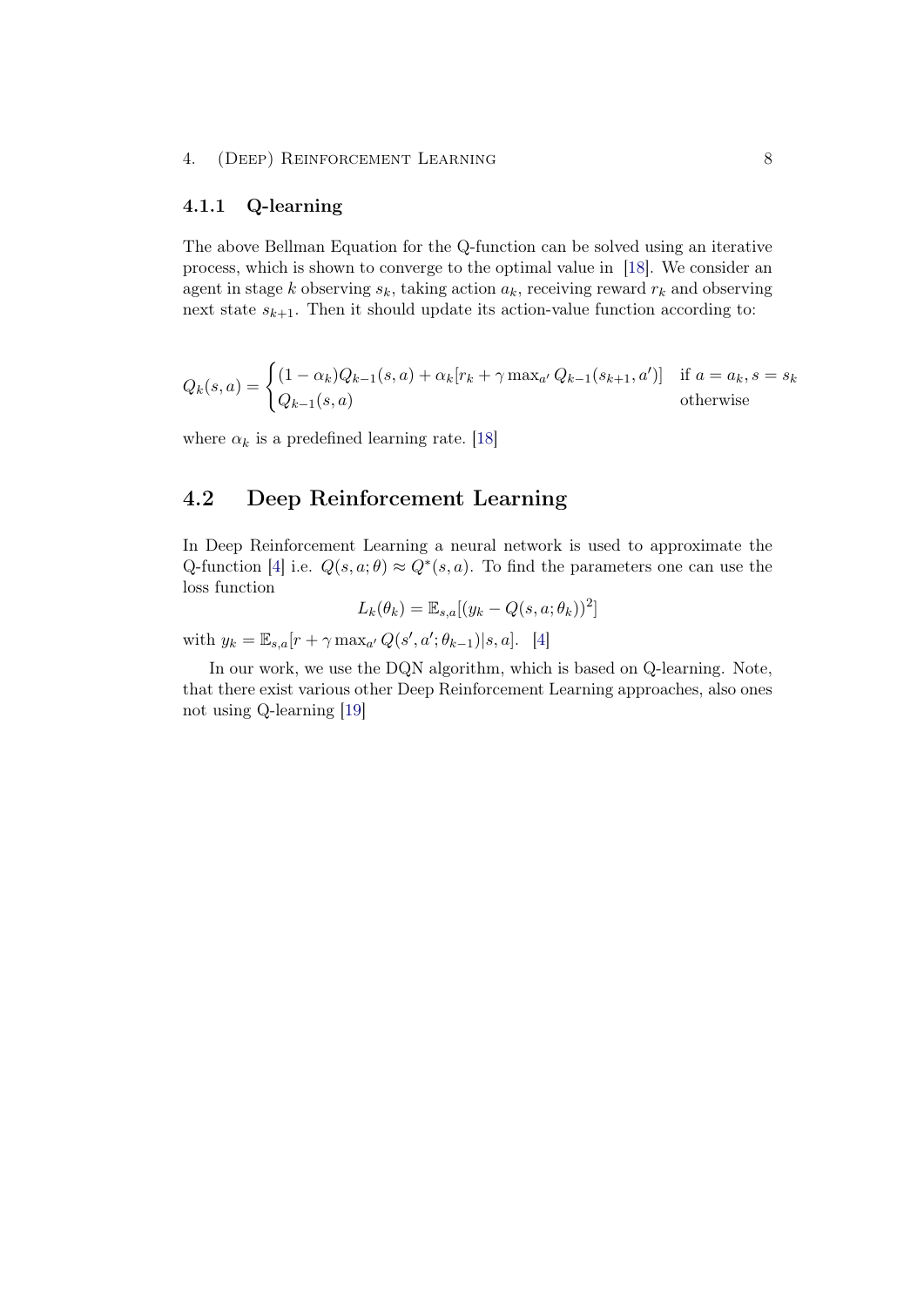# CHAPTER 5 Implementation

<span id="page-13-0"></span>We are ultimately interested in whether a byzantine agent, trained by deep reinforcement learning, can achieve maximal run time of the King or the Ben-Or algorithm. We make use of the fact, that all byzantine nodes can be controlled by one adversary and therefore train a single agent controlling all byzantine nodes simultaneously, where the maximal number of byzantine nodes is given by each algorithm respectively. We use the DQN algorithm by Stable Baselines [\[20\]](#page-24-10), where we use a 2 hidden layer Multi Layer Perceptron (MLP) network with 64 nodes in each hidden layer. The DQN algorithm uses an  $\epsilon$ -greedy strategy, meaning a random action is chosen with probability  $\epsilon$  and otherwise the action maximising the current Q-function. The DQN algorithm starts with  $\epsilon = 1$  and anneals it to  $\epsilon = 0.02$  over the *exploration fraction* of the entire training period, then keeps  $\epsilon = 0.02$  constant for the rest of the training. For the environment we follow the formalism of the Gym-package [\[21\]](#page-24-11). Essentially the environment is a class which needs to fulfil the following:

- action space, observation space attributes defined as Gym-spaces
- reset function to set the beginning of a new game
- step function taking the argument *action* and returning the tuple *observa*tion, reward, done, info where done is a bool indicating whether the game has terminated

In our case, the environment is given by either the King or Ben-Or algorithm, which we will present in more detail in the next sections.

In the following we will refer to a full run of a byzantine agreement algorithm as a game or an episode, and to one time step as step. We will refer to the adversary controlling all byzantine nodes as agent or byzantine agent. We train a separate agent for each of the following versions.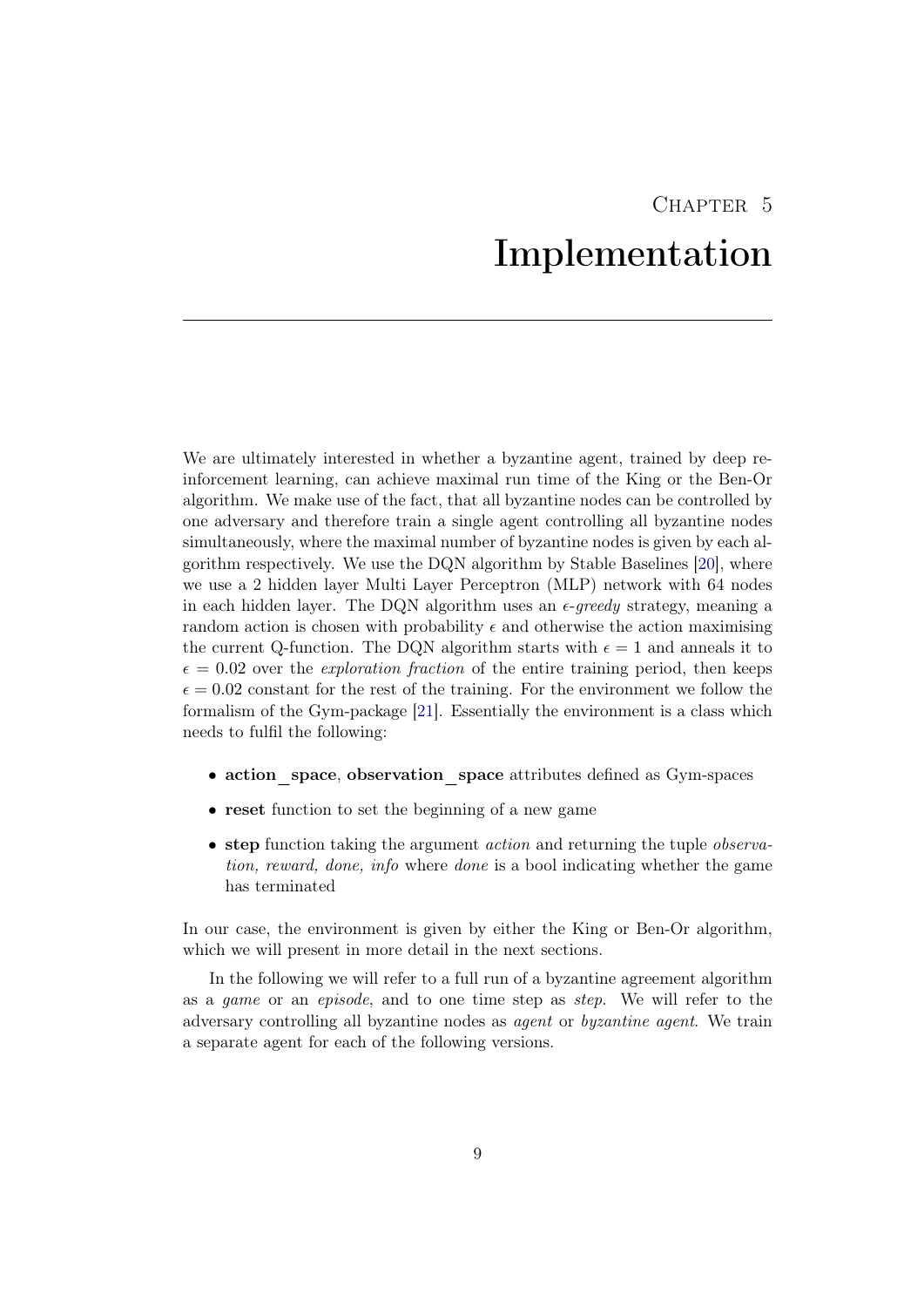### <span id="page-14-0"></span>5.1 King Algorithm

The most important aspect to note about the King algorithm is, that each *phase* consists of 3 rounds (see Algorithm [1\)](#page-8-2). Therefore, a step of the game corresponds to a round in the algorithm, where we let the agent observe in which round she currently is. The start and end of each round is slightly different from the ones defined in Algorithm [1.](#page-8-2) The decisive point of when a round has to end is given by when the agent has to take an action, which is in Lines 3, 5, 13 of Algorithm [1.](#page-8-2)

We have to define who will be king in which phase, where no one can be king more than once and hence one of the kings is a correct node. As shown in Section [3.2,](#page-8-0) all correct nodes decide after a correct node was king (and stay decided). For the game to be interesting, we therefore let each byzantine node be king once and a correct node be king in the last phase. Furthermore, we need to define the initial values of the correct nodes at the beginning of each episode. We choose them randomly but exclude cases where all correct nodes have the same initial conditions, since in that case no correct node would ever change its value and the byzantine agent had no chance.

#### <span id="page-14-1"></span>5.1.1 Actions and Observations

The messages the nodes exchange are binary values  $v \in \{0, 1\}$ . An observation consists of a concatenation of:

- vector of values sent by correct nodes corresponding to Lines 3, 5 in Algorithm [1](#page-8-2) and a vector of current values of the correct nodes before the king action
- current round of the game  $\in \{1,2,3\}$  (encoded as a one-hot vector)
- who of the byzantine nodes is king in the current phase (encoded as a one-hot vector)

We make the assumption, that the byzantine agent first receives all messages sent by the correct nodes, then sends her message(s) and the correct nodes finally receive all messages at once. The agent can send an arbitrary value  $\in \{0,1\}$  or send nothing at all for each byzantine node individually, however the messages she sends are the same for all correct nodes. This is a restriction which technically makes the game harder for the agent, but it allows for a much smaller action space and makes the exploration easier. The order of the byzantine agents does not matter, which allows us to reduce the size of the action space further. Hence the actions of the agent are binary vectors of length  $f$  containing the values  $v$ send by the agent, after the first and the second round and a single number after the third round.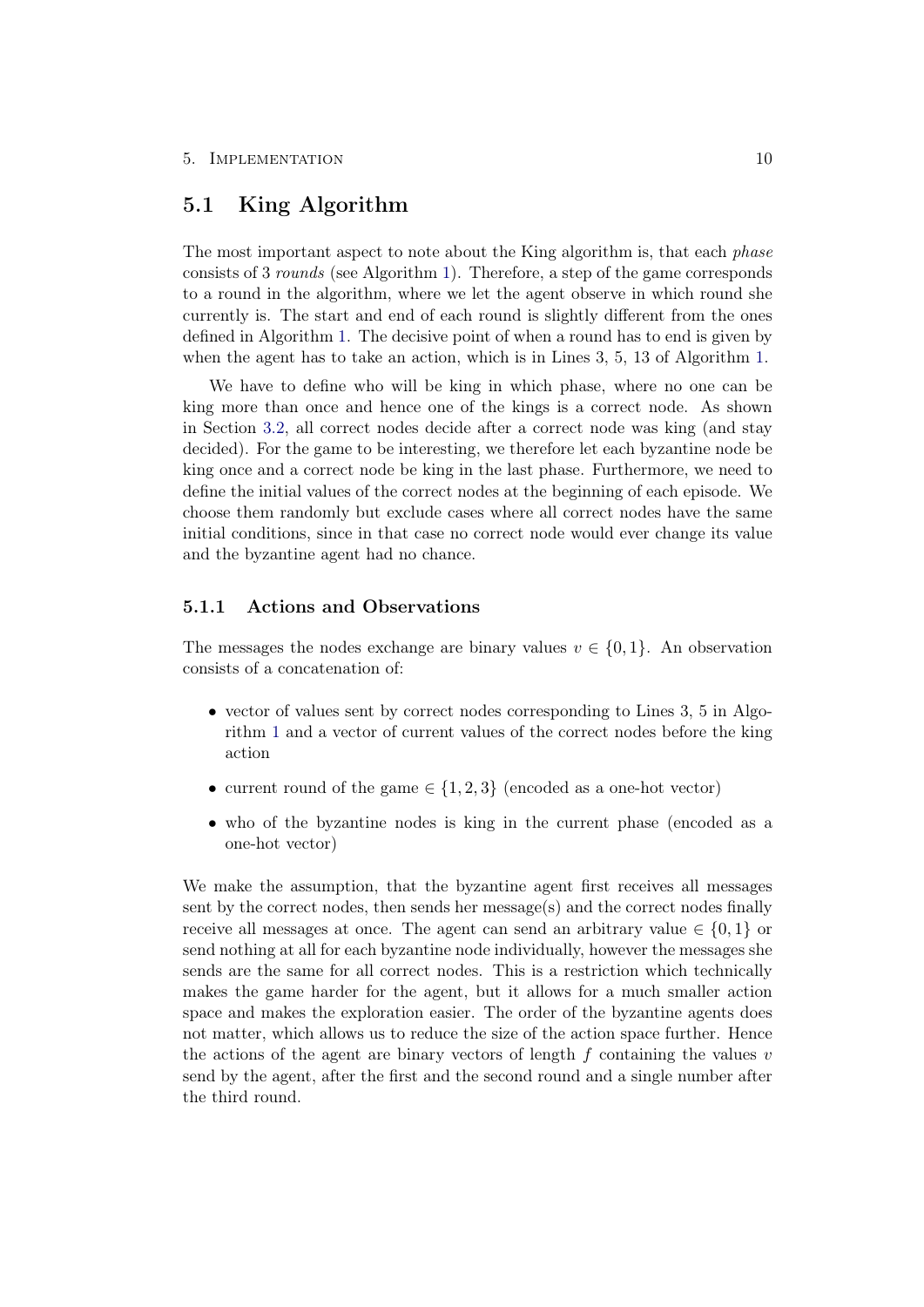#### <span id="page-15-0"></span>5.1.2 Rewards and Termination

We check whether all the correct nodes have the same value after each step. If not, the agent receives a reward, otherwise she receives no reward and the game is over. Note that the King algorithm would technically not terminate but run for the full  $f + 1$  phases although all the correct nodes have the same value. But all-same validity tells us that the agent has no influence anymore once all correct nodes have the same value. For the evaluation we say the agent wins the game if the algorithm needs to run maximally long i.e. until the correct node is king.

## <span id="page-15-1"></span>5.2 Ben-Or Algorithm

The Ben-Or algorithm does not have distinct rounds, every phase directly corresponds to a step in the game. Important to note is, that the correct nodes only await  $n - f$  messages, which means they can consist of anything between only those of correct nodes or those of  $n - 2f$  correct and f byzantine nodes. Effectively, the byzantine agent observes  $n - f$  messages from all correct nodes and can then decide which values (at most  $f$ ) she wants to replace with a value of her choice. The correct nodes then receive the modified  $n - f$  messages. In general the agent can send different modifications to each correct node. The Ben-Or algorithm relies on the chance that all correct nodes get the same value from the coin, but there are three interesting variations which we will introduce below.

#### <span id="page-15-2"></span>5.2.1 Fair Coin

Here we study the Ben-Or algorithm given in Section [3.3](#page-9-0) without modifications. The byzantine agent observes the (binary) messages sent by the correct nodes. In contrast to the case of the King algorithm we do not need to give any additional information to the agent. The byzantine agent can only send the same modified message-vector to all correct nodes. This implies that her goal must be to let the correct nodes flip a coin, otherwise they all will be decided in the next two steps. After each step the agent receives a reward if she lets the correct nodes flip a coin. The game is over when a correct node has decided (Line 7 of Algorithm [2\)](#page-9-2). It can happen that  $\lfloor n/2 \rfloor + 2f + 1$  correct nodes flip the same value by chance, in this case the agent has won the game and receives an additional reward.

#### <span id="page-15-3"></span>5.2.2 Predefined Coin

Here we consider a modification of Line 11 of Algorithm [2,](#page-9-2) where the coin is not random but predefined for each round to either be  $Pr[x_u = 0] = 1$  or  $Pr[x_u = 1]$  $1$  = 1 (however, the sequence of the predefined coins is chosen randomly). The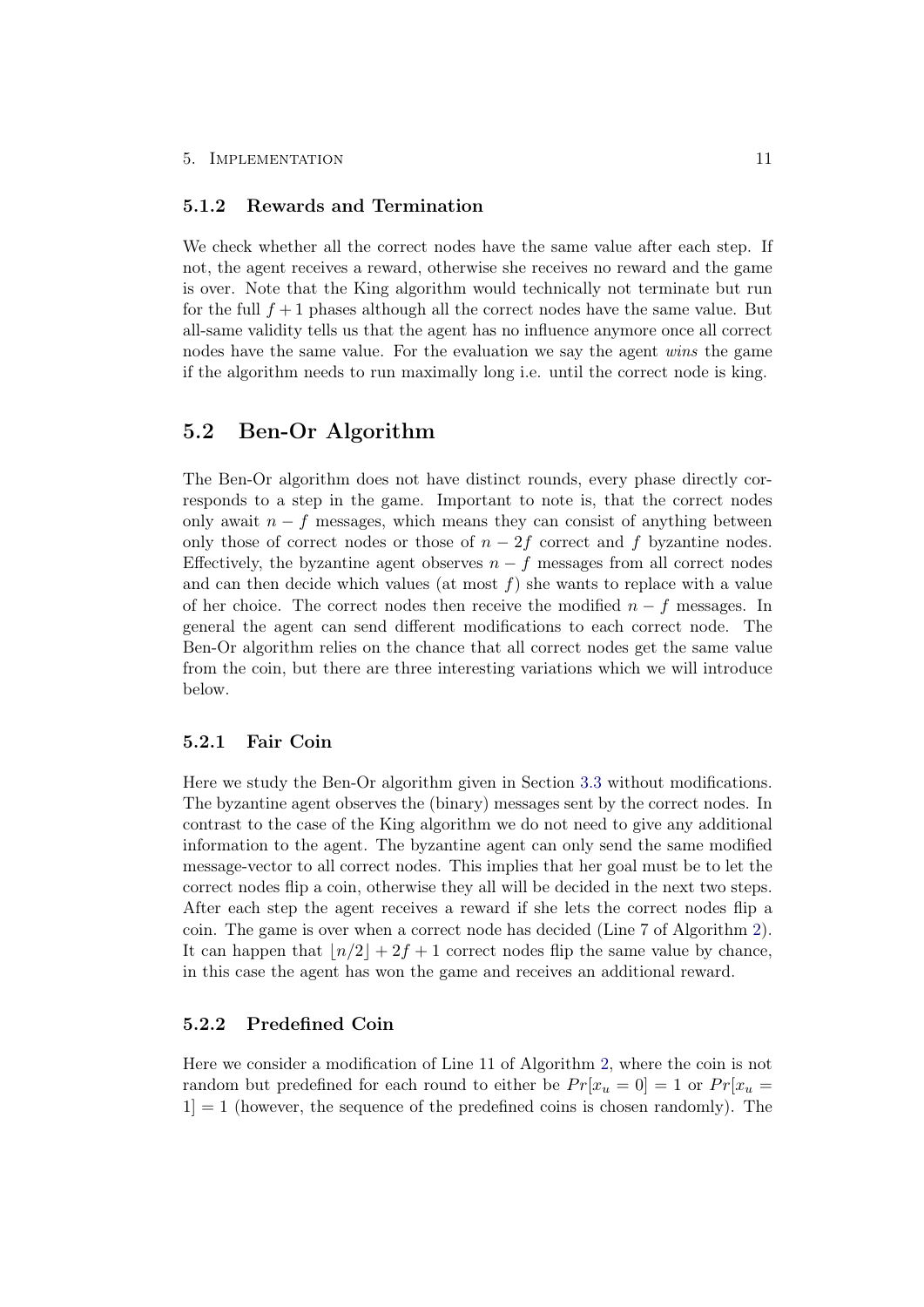#### 5. Implementation 12

byzantine agent now observes the coins value of the current and the next round in addition to the messages sent by the correct nodes. In this case it is obviously not optimal for the agent to let all correct nodes "flip" the coin since all will receive the same value. The agent needs to be allowed to send different modifications of the messages to different correct nodes.

#### Initial Value

Assuming the first value of the coin is  $x_c = 1$  the byzantine nodes need to have initial values with a majority of 0's. Actually there need to be between  $\lfloor n/2 \rfloor + 1$ and  $\lfloor n/2 \rfloor + 2f$  zeros, such that the agent can send some correct nodes to "flip" and some to enter Line 9 of Algorithm [2.](#page-9-2) Whether she sends the majority to "flip" the coin or not, depends on the value of the next coin.

#### Termination

The algorithm terminates when all correct nodes have the same value. It is important to note, that the Ben Or algorithm does not need to terminate in this setting. However, this does not lead to problems during training as the agent always explores with a certain probability and therefore makes "mistakes", which lead to termination of the game.

#### <span id="page-16-0"></span>5.2.3 Predefined Coin and Agent Selects Initial Values

This version is largely the same as the above, with the difference that the byzantine agent selects the initial values of the correct nodes. She observes a vector of 0's in the first step and decides for each entry, whether to leave it be a 0 or change it to a 1. We need to give the agent the additional information about whether it is the first step or not in her observation.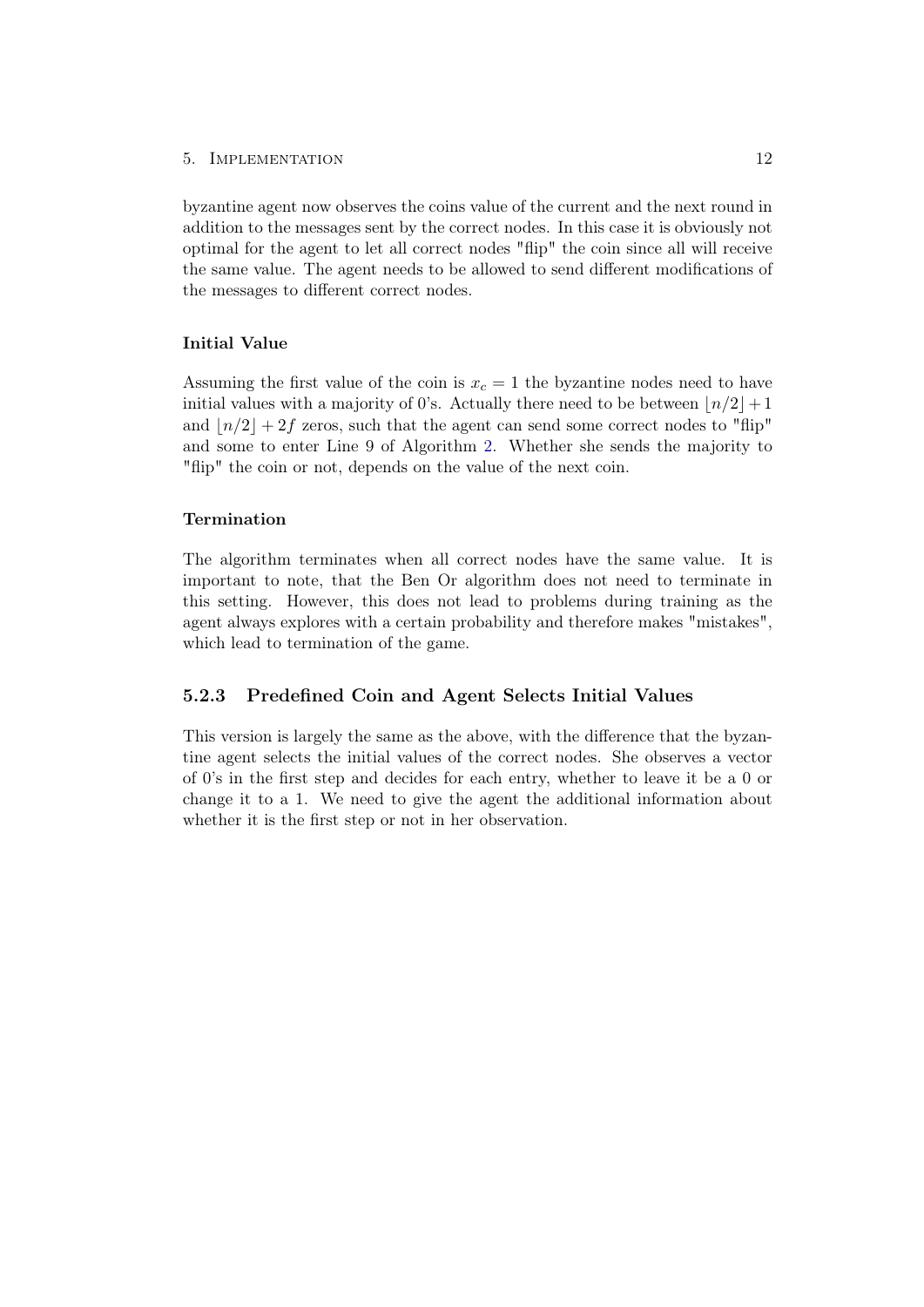# <span id="page-17-0"></span> $CHAPTER$  6 Training and Results

For training we mostly use the default values for the parameters of the Stable Baseline's DQN Algorithm [\[20\]](#page-24-10). We increase the exploration fraction form 0.1 (default) to 0.2, leading to a longer period of exploration. The total length of the training period differs for the various versions. To monitor and evaluate the performance of the learner (agent) we focus on the following:

- Learning Curve
- Deterministic Validation Performance

The learning curve shows the (smoothed) rewards the agent achieved in each episode over the course of the training. Of course, we want the agent to learn, i.e. we want the rewards to increase the further we are in the learning process. On the other hand we want a stable performance of the agent, meaning we don't want to see large fluctuations in rewards between episodes.

By deterministic validation performance we mean, that we let the agent play after the training and measure her performance then. This is important, since the agent always explores during the training. Recall that the *exploration rate* is annealed to a final value of 0.02, meaning she takes 2% of her actions randomly. When we watch the agent play after the training the weights of the Q-network are kept fixed and she does not explore anymore. It is also important to keep the exploration in mind when studying the learning curves.

### <span id="page-17-1"></span>6.1 King Algorithm

#### <span id="page-17-2"></span>6.1.1 One Byzantine Node

In this setting we train the agent to control only one byzantine node and use three correct nodes. Algorithm [1](#page-8-2) tells us, we need at least 4 nodes in total in this case. The action space is small, the agent can only send 0, 1, or nothing. We set the training period to 200,000 steps.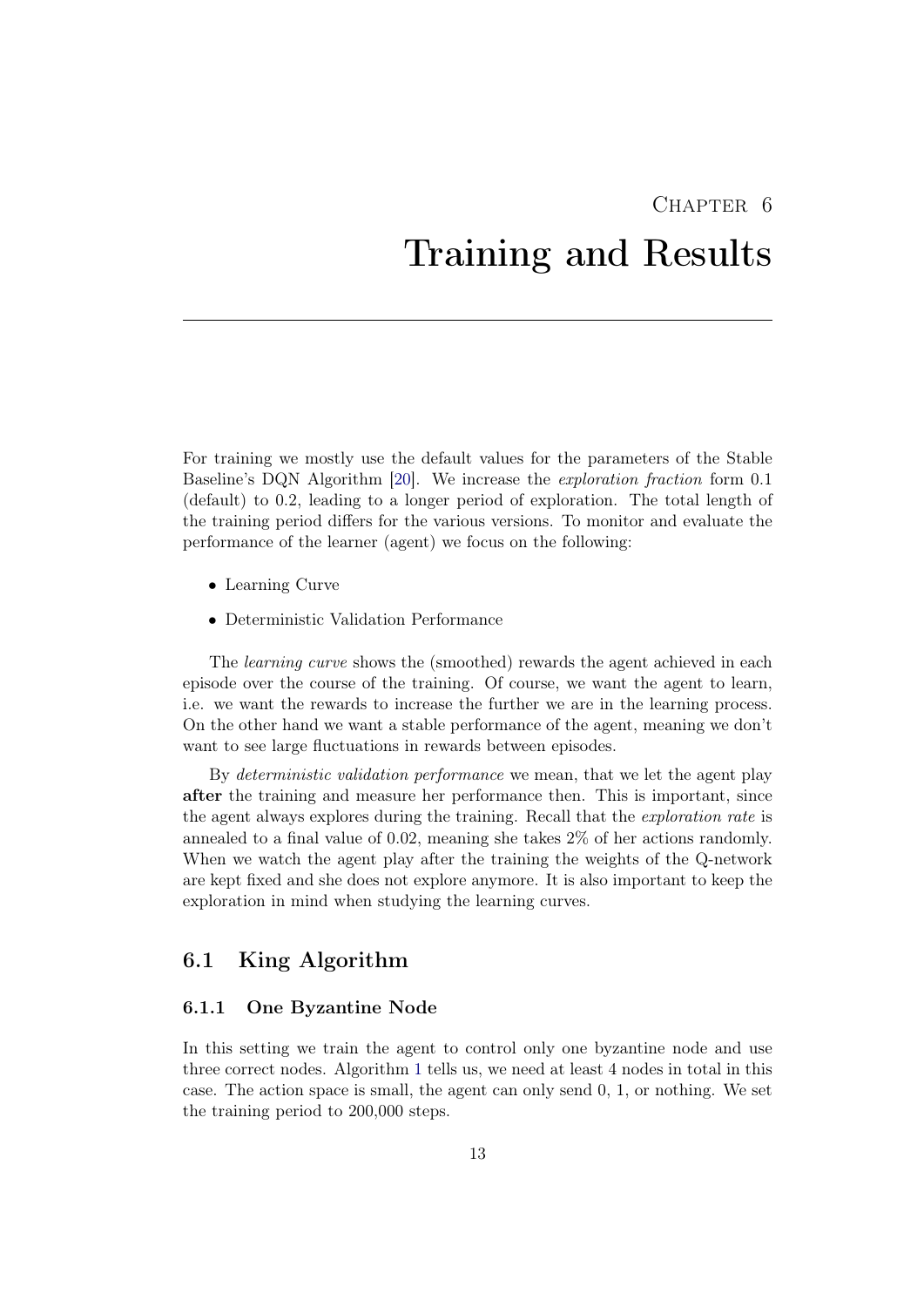#### 6. Training and Results 14

#### Learning Curve

The learning curve (Figure [6.1a\)](#page-21-0) shows, that the agent has learned and reaches the maximal reward of 5 frequently after the exploration fraction.

#### Deterministic Validation Performance

During the test the byzantine agent wins the game 1000/1000 times. Her strategy consists of making sure the correct nodes can't propose anything (Line 5 of Algorithm [1\)](#page-8-2), to this end she broadcasts nothing if there is a majority of 0's in the correct nodes' values, and 0 if there is a majority of 1's. Then she herself can propose anything, she chose to always propose 0. Note that no correct node enters Line 8, because there is only 1 proposal. When the agent is king, she proposes nothing, meaning no correct node changes its value.

#### <span id="page-18-0"></span>6.1.2 Five Byzantine Nodes

In this setting we train the agent to control five byzantine nodes and use 11 correct nodes, fulfilling the condition of  $f < n/3$ . The training period has a length of 3,000,000 steps.

#### Learning Curve

The learning curve looks promising (see Figure [6.1b\)](#page-21-0). It shows that the agent reaches the maximum reward of 17 frequently.

#### Deterministic Validation Performance

Again, we evaluate the agent's performance after training, letting her play 1000 games. Out of those, she wins 991. Her strategy is similar to before, with the first action of each phase she makes sure none of the correct nodes propose anything, leaving her to be able to propose anything. Again, all byzantine kings propose nothing.

The nine cases where the agent lost, all followed the same pattern. The correct nodes all have starting value 0, except one correct node starts with 1. Note that it is still possible for the agent to win in this case, but the agent has little room for error. The agent then makes the mistake in the first step of the last phase, where she sends 0 for at least one of the byzantine nodes, letting the correct nodes reach agreement on 0. We argue this happens because the last phase was rarely explored during the training, especially during the exploration fraction. It is important to keep in mind here, that the number of the phase is part of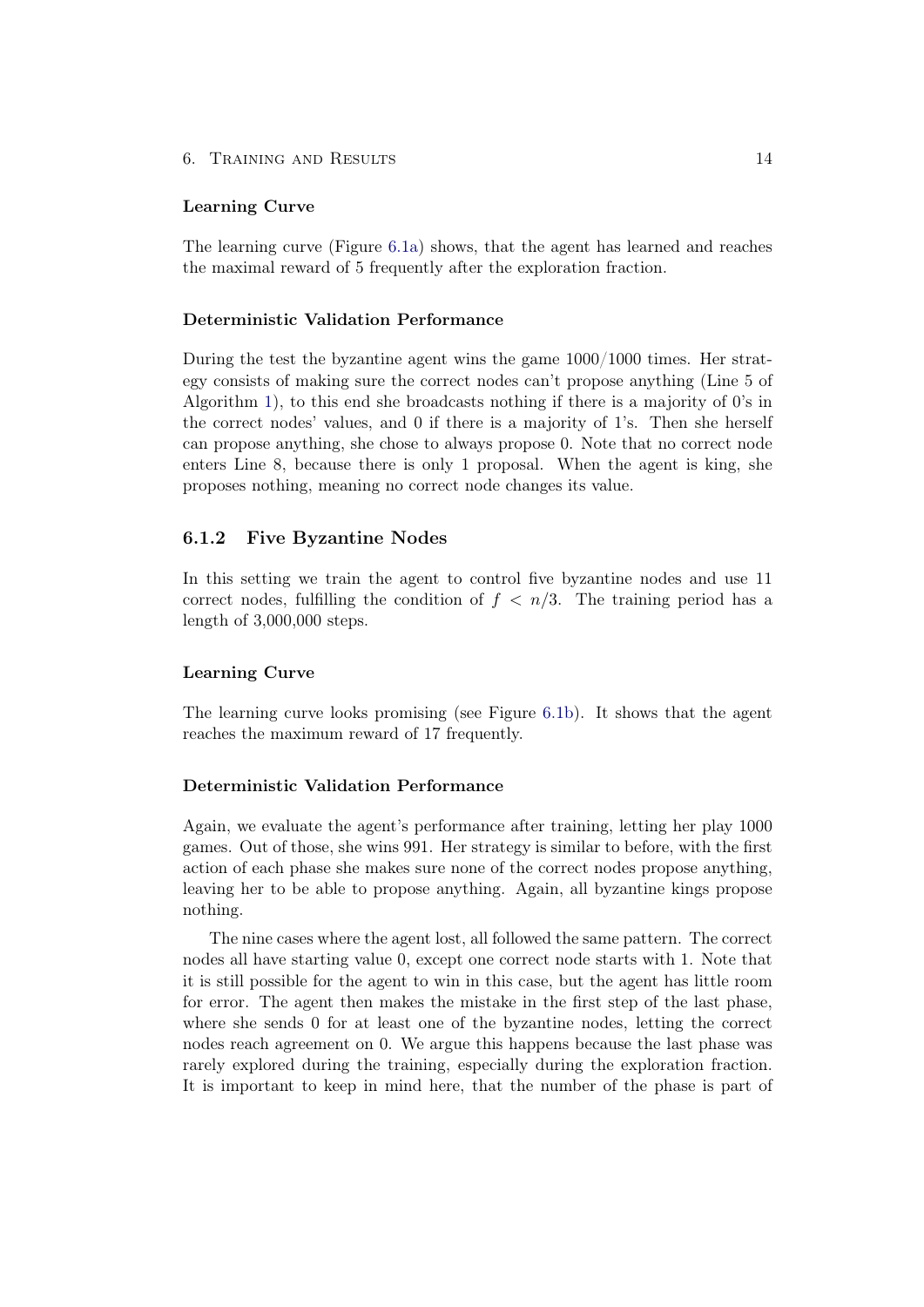the observation, since the agent has therefore rarely observed the described case during training.

### <span id="page-19-0"></span>6.2 Ben-Or Algorithm

### <span id="page-19-1"></span>6.2.1 Fair Coin

We train the agent to control only one byzantine node and use 10 correct nodes, since Algorithm [2](#page-9-2) requires  $f < n/10$ . We use 1,000,000 steps for training.

#### Learning Curve

The learning curve (Figure [6.2a\)](#page-21-1) shows a continued learning process of the agent over the course of the training. There is no global maximum reward anymore, since the termination of the game is partly stochastic, due to the coin.

#### Deterministic Validation Performance

We consider the game to be won, when the algorithm terminated because  $\lfloor n/2 \rfloor +$  $2f + 1$  correct nodes received the same value from the coin. Thereafter the agent has no influence anymore, since she can only send the same message to all correct nodes. We let the trained agent play 1000 games and she wins all of them. The agent's actions are simple, she works towards an equal number of 0's and 1's in the messages she sends to the correct nodes. If she allowed a majority of seven identical values, no correct node would flip a coin and the algorithm would terminate within the next two steps (see Line 7, Algorithm [2\)](#page-9-2).

#### <span id="page-19-2"></span>6.2.2 Predefined Coin

We train the agent for  $2,000,000$  steps, where we again have one byzantine node and 10 correct nodes.

#### Learning Curve

The learning curve shows a quick and steep learning process (Figure [6.2b\)](#page-21-1). However, the rewards fluctuate a lot after the exploration fraction. As pointed out in Section [5.2.2,](#page-15-3) the algorithm does not need to terminate at all. If it does it is due to either exploration or a mistake by the agent. It is therefore even more crucial to focus on the deterministic validation performance.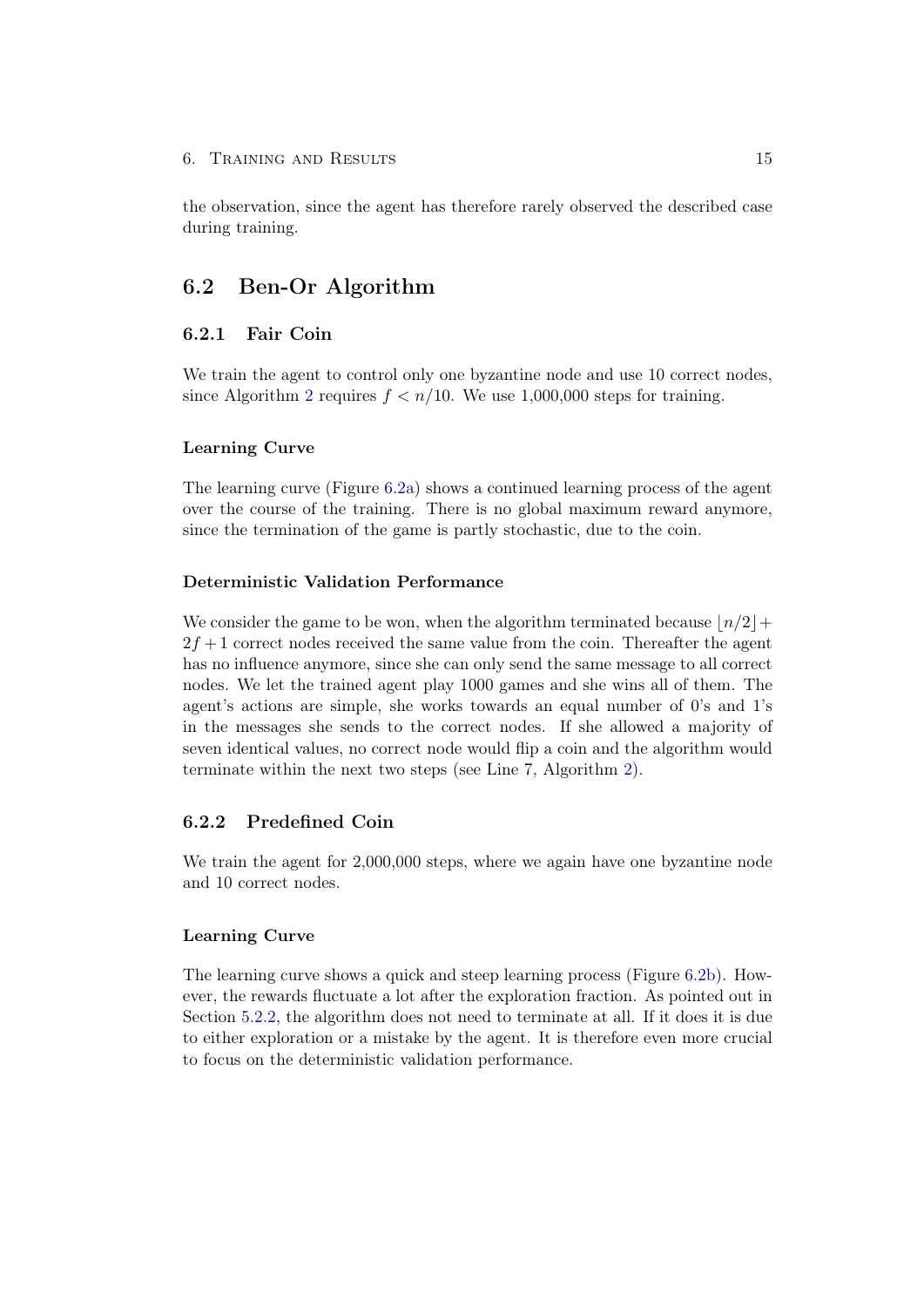#### Deterministic Validation Performance

Because the algorithm can run forever, given the agent has learned, we impose a maximum number of 10,000 phases after which we stop the game and consider the agent to have won. The trained agent wins 1000/1000 games. Essentially the agent's actions follow the principle by which we set the initial value, described in Section [5.2.2.](#page-15-3) The agent sends part of the correct nodes to the coin, how many depends on two aspects:

- The agent can not allow for any majority of more than  $\lfloor n/2 \rfloor + 2f$  to form, since she would then have no influence in the next round.
- The value of the next coin: If the next coin will have the same value as the current coin, the agent wants the majority not to flip the coin. If the next coin will have the opposite value from the current, the agent lets the majority flip.

#### <span id="page-20-0"></span>6.2.3 Predefined Coin and Agent Selects Initial Values

The agent's training consists of 5,000,000 steps in the setting of 10 correct nodes and one byzantine node.

#### Learning Curve

The learning curve (Figure [6.2c\)](#page-21-1) looks similar to the previous case. Again, we observe large fluctuations in the reward, but want to emphasize the importance of deterministic validation.

#### Deterministic Validation Performance

We again set a maximum number of phases of 10,000 and consider the agent to have won thereafter. Our trained agent wins 1000/1000 games. It is interesting for us to study the agent's behaviour in the first step of a game, during the rest she develops a similar strategy as in the previous case. For the first step she selects a vector of initial values, where 4 correct nodes have the value of the first coin, hence creating a majority for the opposite value to that of the first coin. This is consistent with what we described in Section [5.2.2.](#page-15-3)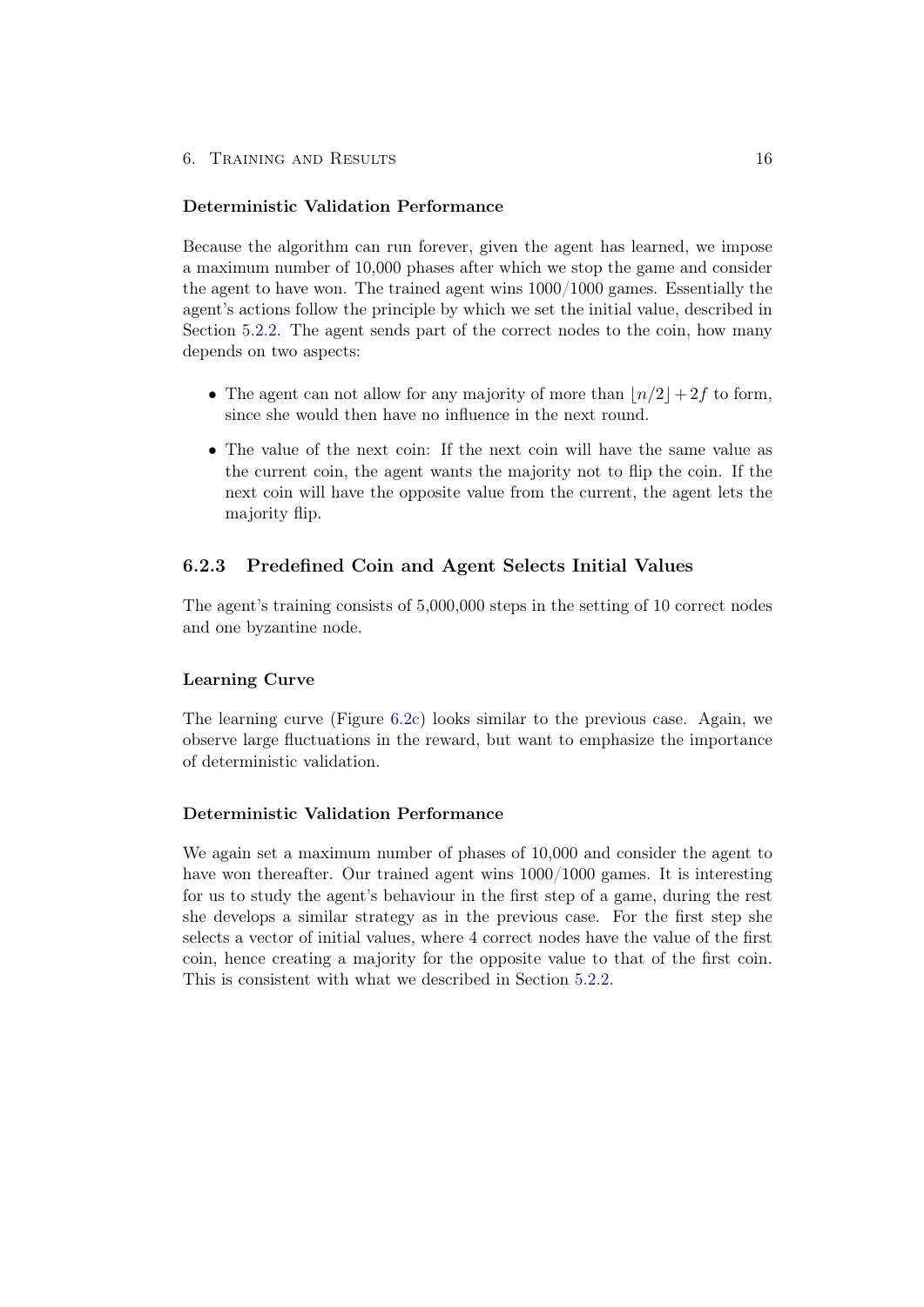<span id="page-21-0"></span>

Figure 6.1: King algorithm: learning curves smoothed by a moving average of 50 episodes, using code from [\[22\]](#page-24-12)

<span id="page-21-1"></span>

(c) Predefined coin, agent selects initial values

Figure 6.2: Ben-Or algorithm: learning curves smoothed by a moving average of 50 episodes, using code from [\[22\]](#page-24-12)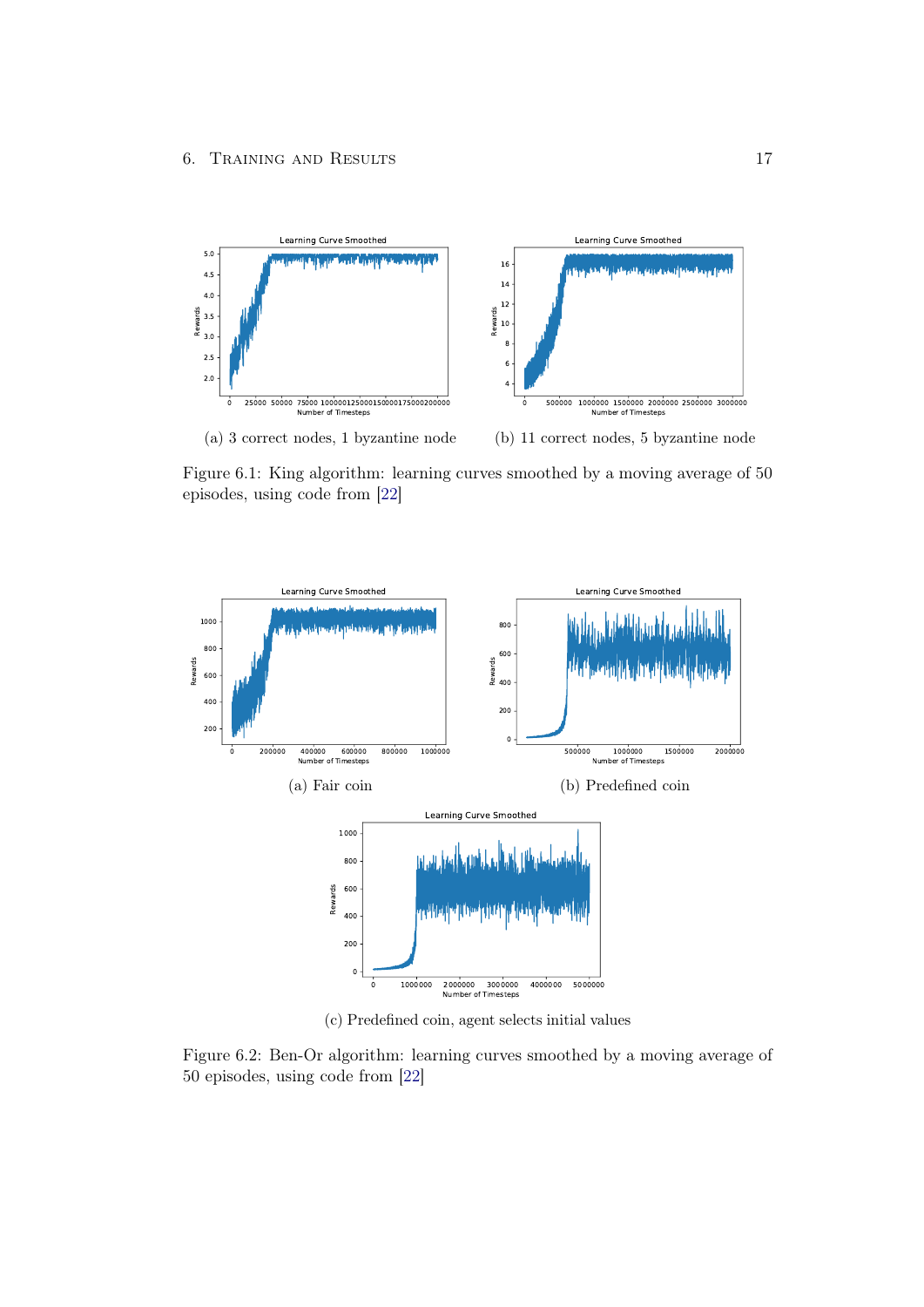# CHAPTER<sub>7</sub> **Discussion**

<span id="page-22-0"></span>Our results show, that Deep Reinforcement Learning can be effectively used to learn and simulate (worst-case) byzantine behaviour. The agents develop optimal strategies for almost all settings, in terms of achieving maximal run time of each algorithm. Furthermore we can study the agents' actions, allowing us to potentially gain insights into approaches we did not think of. In some cases, the agents' actions are precisely in line with our own understanding, most obviously when the byzantine agent chooses the starting conditions for the correct nodes in Section [6.2.3.](#page-20-0)

We were able to formulate our problem as a Deep Reinforcement Learning task and to encode the full algorithm in the environment. Although the reward function is not unique, it is straightforward to reward the agent for every step where the algorithm does not terminate, in order to achieve maximal run time. Therefore, the problem is of a sensible form to apply Deep Reinforcement Learning. We want to highlight again, that the agent was never given other information about the algorithms than the observations and the rewards. Especially, did we not pre-train by feeding the agent certain actions, i.e. we did not show her strategies we considered useful.

Studying the results for the King Algorithm with five byzantine nodes, we found that the agent can run into trouble if a certain observation only occurs at a late stage of the game, which might not be reached often during exploration. In our case, we always used the same sequence of byzantine kings. Especially, in the last phase the king was always a correct node. Working with permutations of that sequence might improve the learning results. However, this is non-trivial, because a correct node being king earlier reduces the maximum run time of the algorithm.

Given the success of our experiments, we would be interested to see Deep Reinforcement Learning to be applied to other algorithms for the synchronous or asynchronous models in Byzantine Agreement. An interesting extension would be to use self-play, where we train not only the byzantine nodes but also the response of the correct nodes. Thereby effectively learning a new algorithm to solve the Byzantine Agreement problem.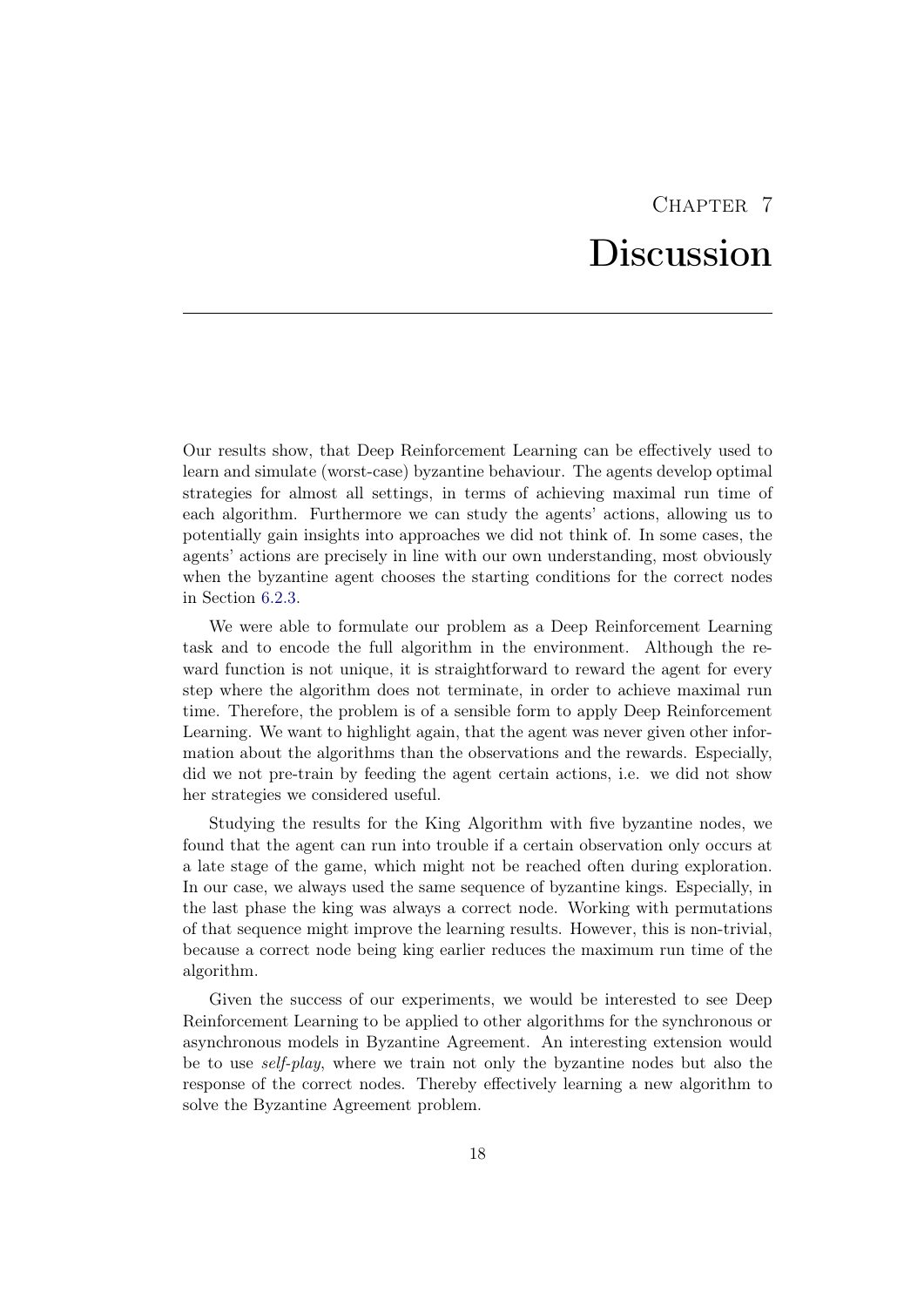# Bibliography

- <span id="page-23-1"></span><span id="page-23-0"></span>[1] R. Wattenhofer, "Byzantine agreement," Oct. 2018, (secondary source). [Online]. Available: [https://disco.ethz.ch/courses/hs18/distsys/lnotes/](https://disco.ethz.ch/courses/hs18/distsys/lnotes/chapter11.pdf) [chapter11.pdf](https://disco.ethz.ch/courses/hs18/distsys/lnotes/chapter11.pdf)
- <span id="page-23-2"></span>[2] P. Berman, J. A. Garay, and K. J. Perry, "Towards optimal distributed consensus (extended abstract)," in 30th Annual Symposium on Foundations of Computer Science, Research Triangle Park, North Carolina, USA, 30 October - 1 November 1989, 1989, pp. 410–415.
- <span id="page-23-3"></span>[3] M. Ben-Or, "Another advantage of free choice (extended abstract): Completely asynchronous agreement protocols." in Proceedings of the second annual ACM symposium on Principles of distributed computing. ACM, 1983, pp. 27–30.
- <span id="page-23-4"></span>[4] V. Mnih, K. Kavukcuoglu, D. Silver, A. Graves, I. Antonoglou, D. Wierstra, and M. A. Riedmiller, "Playing atari with deep reinforcement learning,"  $CoRR$ , vol. abs/1312.5602, 2013. [Online]. Available: [http:](http://arxiv.org/abs/1312.5602) [//arxiv.org/abs/1312.5602](http://arxiv.org/abs/1312.5602)
- <span id="page-23-5"></span>[5] K. Nakashima, S. Kamiya, K. Ohtsu, K. Yamamoto, T. Nishio, and M. Morikura, "Deep reinforcement learning-based channel allocation for wireless lans with graph convolutional networks," 2019.
- <span id="page-23-6"></span>[6] P. Almasan, J. Suárez-Varela, A. Badia-Sampera, K. Rusek, P. Barlet-Ros, and A. Cabellos-Aparicio, "Deep reinforcement learning meets graph neural networks: exploring a routing optimization use case," 2019.
- <span id="page-23-7"></span>[7] C. Hua, S. X. Ding, and Y. A. Shardt, "A new method for fault tolerant control through q-learning," IFAC-PapersOnLine, vol. 51, no. 24, pp. 38 – 45, 2018, 10th IFAC Symposium on Fault Detection, Supervision and Safety for Technical Processes SAFEPROCESS 2018. [Online]. Available: <http://www.sciencedirect.com/science/article/pii/S2405896318322171>
- <span id="page-23-8"></span>[8] F. B. Mismar and B. L. Evans, "Deep q-learning for self-organizing networks fault management and radio performance improvement," 2018 52nd Asilomar Conference on Signals, Systems, and Computers, Oct 2018. [Online]. Available: <http://dx.doi.org/10.1109/ACSSC.2018.8645083>
- <span id="page-23-9"></span>[9] J. Lee, J. Won, and J. Lee, "Crowd simulation by deep reinforcement learning," in Proceedings of Motion, Interaction and Gamesm Limassol, Cyprus, November 8-10, 2018.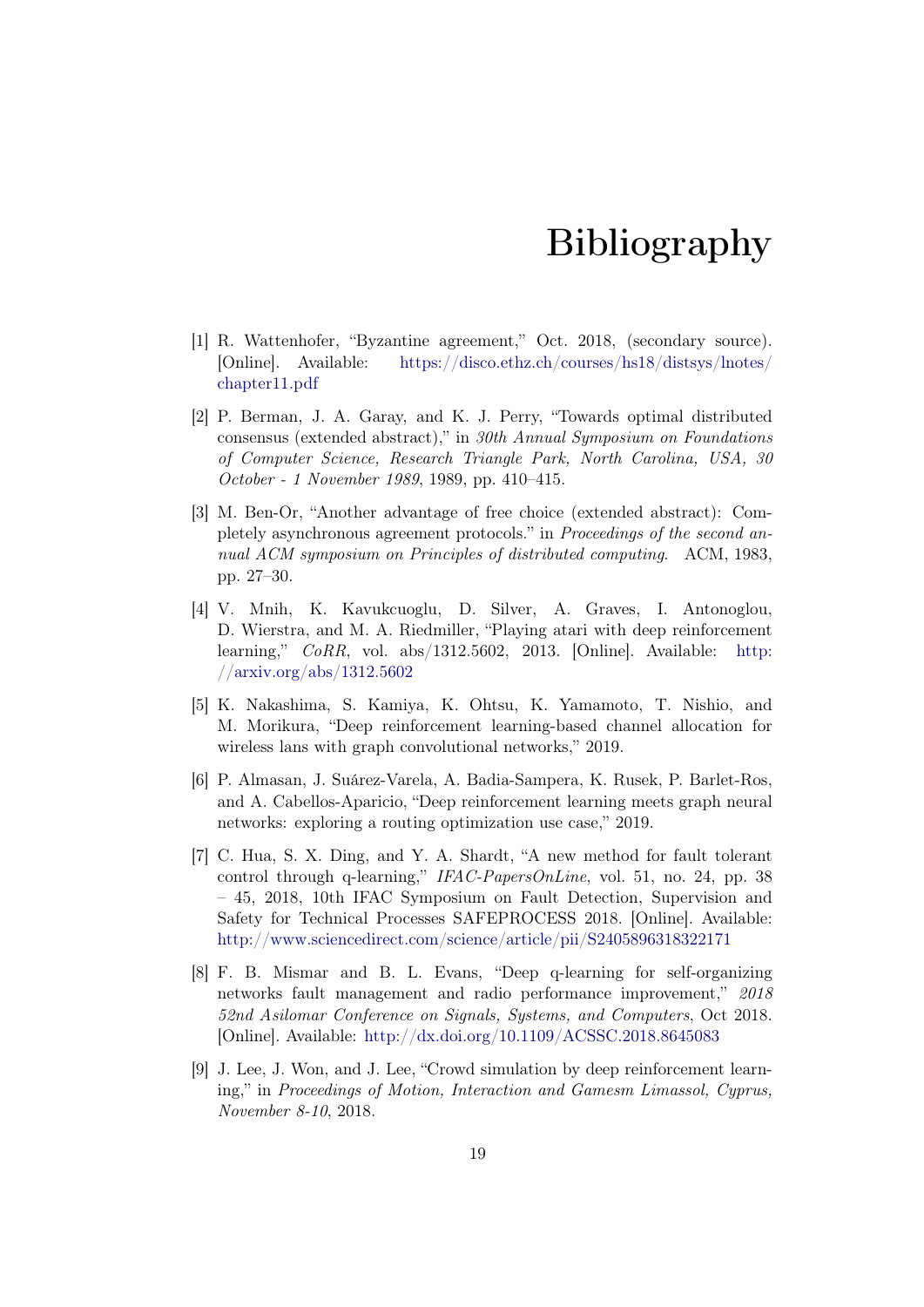- <span id="page-24-0"></span>[10] C. Hou, M. Zhou, Y. Ji, P. Daian, F. Tramer, G. Fanti, and A. Juels, "Squirrl: Automating attack discovery on blockchain incentive mechanisms with deep reinforcement learning," 2019.
- <span id="page-24-1"></span>[11] Y. Chen, L. Su, and J. Xu, "Distributed statistical machine learning in adversarial settings: Byzantine gradient descent," 2017.
- <span id="page-24-2"></span>[12] P. Blanchard, E. M. El Mhamdi, R. Guerraoui, and J. Stainer, "Machine learning with adversaries: Byzantine tolerant gradient descent," in Advances in Neural Information Processing Systems 30, I. Guyon, U. V. Luxburg, S. Bengio, H. Wallach, R. Fergus, S. Vishwanathan, and R. Garnett, Eds. Curran Associates, Inc., 2017, pp. 119–129. [Online]. Available: [http://papers.nips.cc/paper/](http://papers.nips.cc/paper/6617-machine-learning-with-adversaries-byzantine-tolerant-gradient-descent.pdf) [6617-machine-learning-with-adversaries-byzantine-tolerant-gradient-descent](http://papers.nips.cc/paper/6617-machine-learning-with-adversaries-byzantine-tolerant-gradient-descent.pdf). [pdf](http://papers.nips.cc/paper/6617-machine-learning-with-adversaries-byzantine-tolerant-gradient-descent.pdf)
- <span id="page-24-3"></span>[13] E. M. E. Mhamdi, R. Guerraoui, and S. Rouault, "The hidden vulnerability of distributed learning in byzantium," 2018.
- <span id="page-24-4"></span>[14] D. Yin, Y. Chen, K. Ramchandran, and P. Bartlett, "Defending against saddle point attack in byzantine-robust distributed learning," 2018.
- <span id="page-24-5"></span>[15] R. Wattenhofer, "Consensus," Oct. 2018, (secondary source). [Online]. Available: <https://disco.ethz.ch/courses/hs18/distsys/lnotes/chapter8.pdf>
- <span id="page-24-6"></span>[16] M. C. Pease, R. E. Shostak, and L. Lamport, "Reach- ing agreement in the presence of faults." J. ACM, vol. 27, no. 2, pp. 228–234, 1980.
- <span id="page-24-7"></span>[17] R. S. Sutton and A. G. Barto, Reinforcement Learning: An Introduction. MIT Press, 1998.
- <span id="page-24-8"></span>[18] P. D. Christopher Watkins, "Technical note: Q-learning," Machine Learning, vol. 8, pp. 279–292, 05 1992.
- <span id="page-24-9"></span>[19] K. Arulkumaran, M. P. Deisenroth, M. Brundage, and A. A. Bharath, "A brief survey of deep reinforcement learning," CoRR, vol. abs/1708.05866, 2017. [Online]. Available: <http://arxiv.org/abs/1708.05866>
- <span id="page-24-10"></span>[20] OpenAI, "stable-baselines," Dec. 2019. [Online]. Available: [https:](https://github.com/hill-a/stable-baselines) [//github.com/hill-a/stable-baselines](https://github.com/hill-a/stable-baselines)
- <span id="page-24-11"></span>[21] OpenAI, "Gym," Dec. 2019. [Online]. Available: [https://github.com/](https://github.com/openai/gym) [openai/gym](https://github.com/openai/gym)
- <span id="page-24-12"></span>[22] Stable-Baselines, Dec. 2019. [Online]. Available: [https://colab.research.](https://colab.research.google.com/drive/1L_IMo6v0a0ALK8nefZm6PqPSy0vZIWBT#scrollTo=mPXYbV39DiCj) [google.com/drive/1L\\_IMo6v0a0ALK8nefZm6PqPSy0vZIWBT#scrollTo=](https://colab.research.google.com/drive/1L_IMo6v0a0ALK8nefZm6PqPSy0vZIWBT#scrollTo=mPXYbV39DiCj) [mPXYbV39DiCj](https://colab.research.google.com/drive/1L_IMo6v0a0ALK8nefZm6PqPSy0vZIWBT#scrollTo=mPXYbV39DiCj)